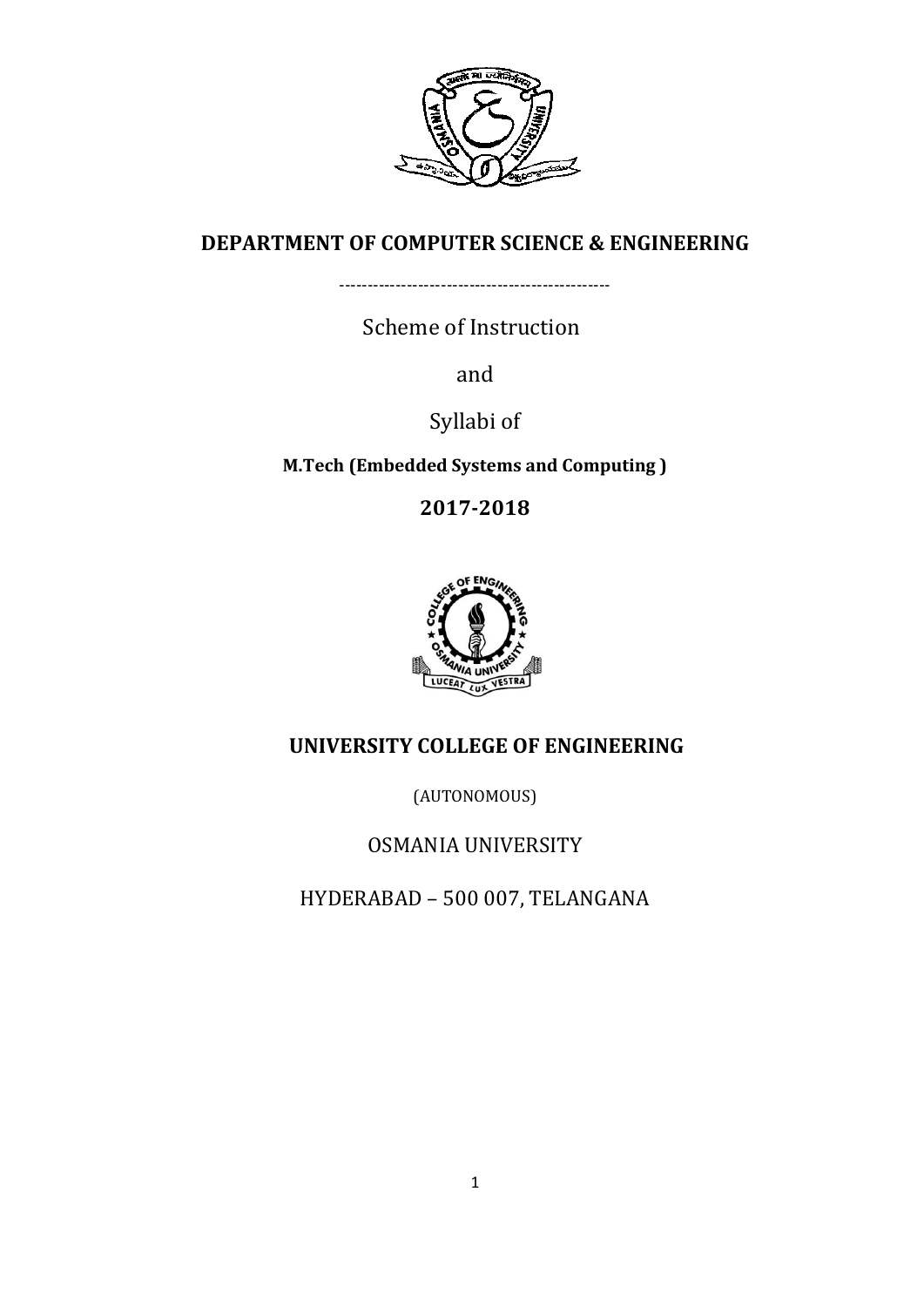# **SCHEME OF INSTRUCTION M.TECH (EMBEDDED SYSTEMS AND COMPUTING) Proposed from the Academic year 2017-18**

| S.No                             | <b>Course Code</b> | <b>Scheme of</b><br><b>Instruction</b><br><b>Course Title</b><br>L/T |    | P              | <b>Contact</b><br>Hrs/Wk |    | <b>Scheme of</b><br><b>Examination</b><br><b>SEE</b> | <b>Credits</b> |
|----------------------------------|--------------------|----------------------------------------------------------------------|----|----------------|--------------------------|----|------------------------------------------------------|----------------|
| 1.                               | # Core             | Core                                                                 | 3  | --             | 3                        | 30 | 70                                                   | 3              |
| 2.                               | # Core             | Core                                                                 | 3  | --             | 3                        | 30 | 70                                                   | 3              |
| 3.                               | # Core/ *Elective  | Core / Elective                                                      | 3  | $- -$          | 3                        | 30 | 70                                                   | 3              |
| 4.                               | # Core/ *Elective  | Core / Elective                                                      | 3  | --             | 3                        | 30 | 70                                                   | 3              |
| 5.                               | *Elective          | Elective                                                             | 3  | --             | 3                        | 30 | 70                                                   | 3              |
| 6.                               | *Elective          | Elective                                                             | 3  | $- -$          | 3                        | 30 | 70                                                   | 3              |
| <b>Departmental Requirements</b> |                    |                                                                      |    |                |                          |    |                                                      |                |
| 7.                               | CS 5321            | Software Lab - I                                                     |    | $\overline{3}$ | 3                        |    | --                                                   | 2              |
| 8.                               | CS 5322            | Seminar - I                                                          | -- | $\overline{3}$ | 3                        |    | --                                                   | $\overline{2}$ |
|                                  | 18                 | 6                                                                    | 24 | 280            | 420                      | 22 |                                                      |                |

# **SEMESTER - I**

#### **SEMESTER - II**

| S.No                             | <b>Course Code</b> | <b>Course Title</b> | <b>Scheme of</b><br><b>Instruction</b> |       | <b>Contact</b> | <b>Scheme of</b><br><b>Examination</b> |            | <b>Credits</b> |
|----------------------------------|--------------------|---------------------|----------------------------------------|-------|----------------|----------------------------------------|------------|----------------|
|                                  |                    |                     | L/T                                    | P     | <b>Hrs/Wk</b>  | <b>CIE</b>                             | <b>SEE</b> |                |
| 1.                               | # Core             | Core                | 3                                      | $- -$ | 3              | 30                                     | 70         | 3              |
| 2.                               | # Core             | Core                | 3                                      | $ -$  | 3              | 30                                     | 70         | 3              |
| 3.                               | # Core/ *Elective  | Core / Elective     | 3                                      | $- -$ | 3              | 30                                     | 70         | 3              |
| 4.                               | # Core/ *Elective  | Core / Elective     | 3                                      | --    | 3              | 30                                     | 70         | 3              |
| 5.                               | *Elective          | Elective            | 3                                      | $ -$  | 3              | 30                                     | 70         | 3              |
| 6.                               | *Elective          | Elective            |                                        | --    | 3              | 30                                     | 70         | 3              |
| <b>Departmental Requirements</b> |                    |                     |                                        |       |                |                                        |            |                |
| 7.                               | CS 5323            | Software Lab - II   | --                                     | 3     | 3              | --                                     | --         | $\overline{2}$ |
| 8.                               | CS5324             | Seminar - II        | $- -$                                  | 3     | $\mathcal{F}$  |                                        | --         | $\overline{2}$ |
|                                  | <b>Total</b>       |                     |                                        | h     | 24             | 280                                    | 420        | 22             |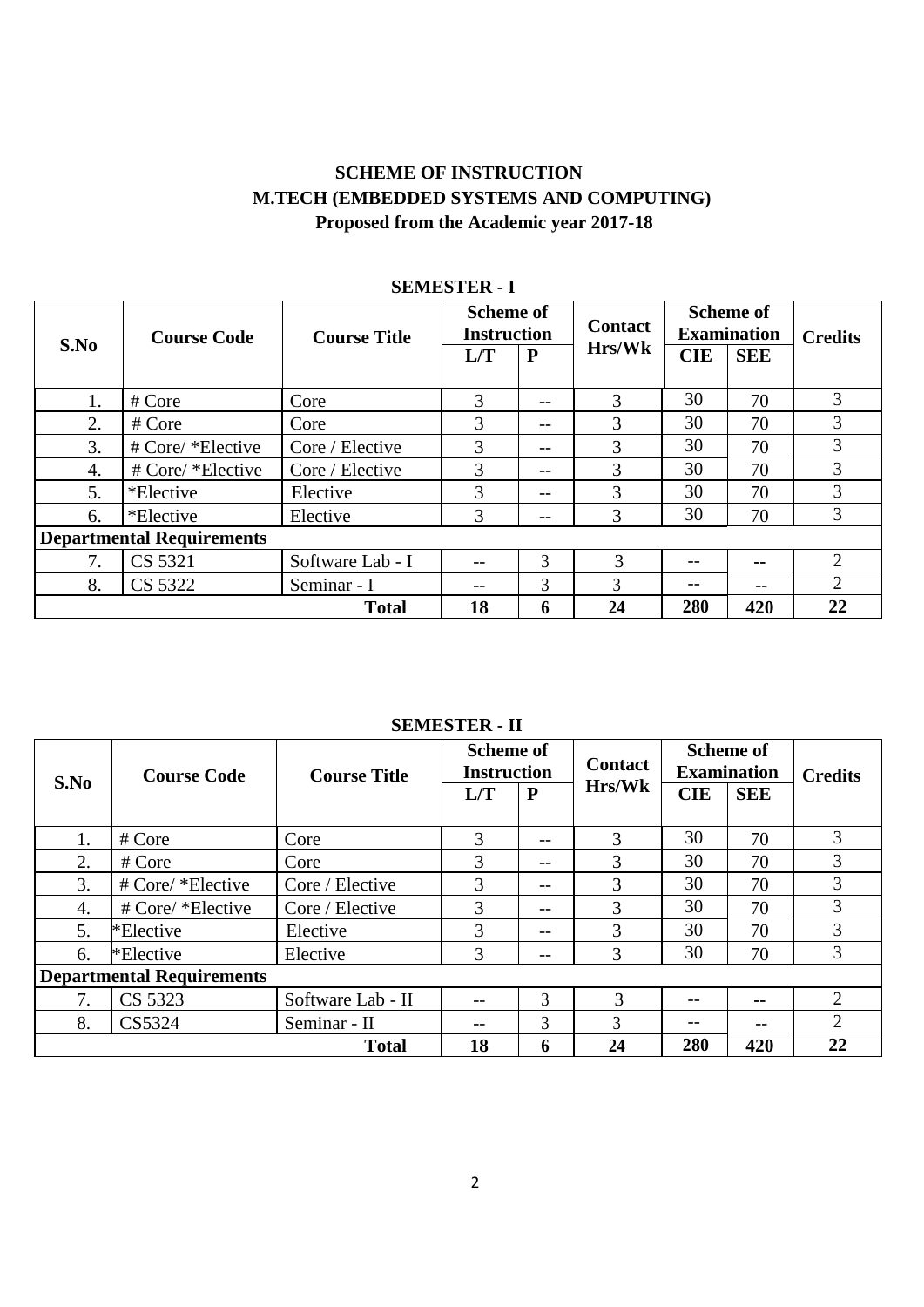# **SCHEME OF INSTRUCTION M.TECH (EMBEDDED SYSTEMS AND COMPUTING) Proposed from the Academic year 2017-18**

| S.No | <b>Course Code</b> | <b>Course Title</b> | <b>Scheme of</b><br><b>Instruction</b><br>L/T | P | <b>Contact</b><br><b>Hrs/Wk</b> | <b>CIE</b> | <b>Scheme of</b><br><b>Examination</b><br><b>SEE</b> | <b>Credits</b> |
|------|--------------------|---------------------|-----------------------------------------------|---|---------------------------------|------------|------------------------------------------------------|----------------|
| ı.   | CS5325             | Project Seminar     | $- -$                                         | 4 |                                 | $100**$    | $- -$                                                |                |
|      |                    | <b>Total</b>        | $- -$                                         |   | Δ                               | 100        |                                                      |                |

#### **SEMESTER III**

\*\**Project Seminar Evaluation: 50 marks to be awarded by Supervisor and 50 marks to be awarded by Viva-Voce committee comprising Head, Supervisor and an Examiner.*

#### **SEMESTER – IV**

| S.             | <b>Course Code</b> | <b>Course Title</b> | <b>Scheme of</b><br><b>Instruction</b> |   | <b>Contact</b> | <b>Scheme of</b><br><b>Examination</b> |            | <b>Credits</b>  |
|----------------|--------------------|---------------------|----------------------------------------|---|----------------|----------------------------------------|------------|-----------------|
| N <sub>0</sub> |                    |                     | L/T                                    | D | Hrs/Wk         | <b>CIE</b>                             | <b>SEE</b> |                 |
|                | CS5326             | Dissertation        | $- -$                                  | O | h              | $- - -$                                | 200        | 16 <sup>1</sup> |
|                |                    | <b>Total</b>        | $- -$                                  |   |                | ---                                    | 200        | 16              |

**Note:** Six Core subjects, Six Elective subjects, Two Laboratory Courses and Two Seminars must be offered in Semester I and II.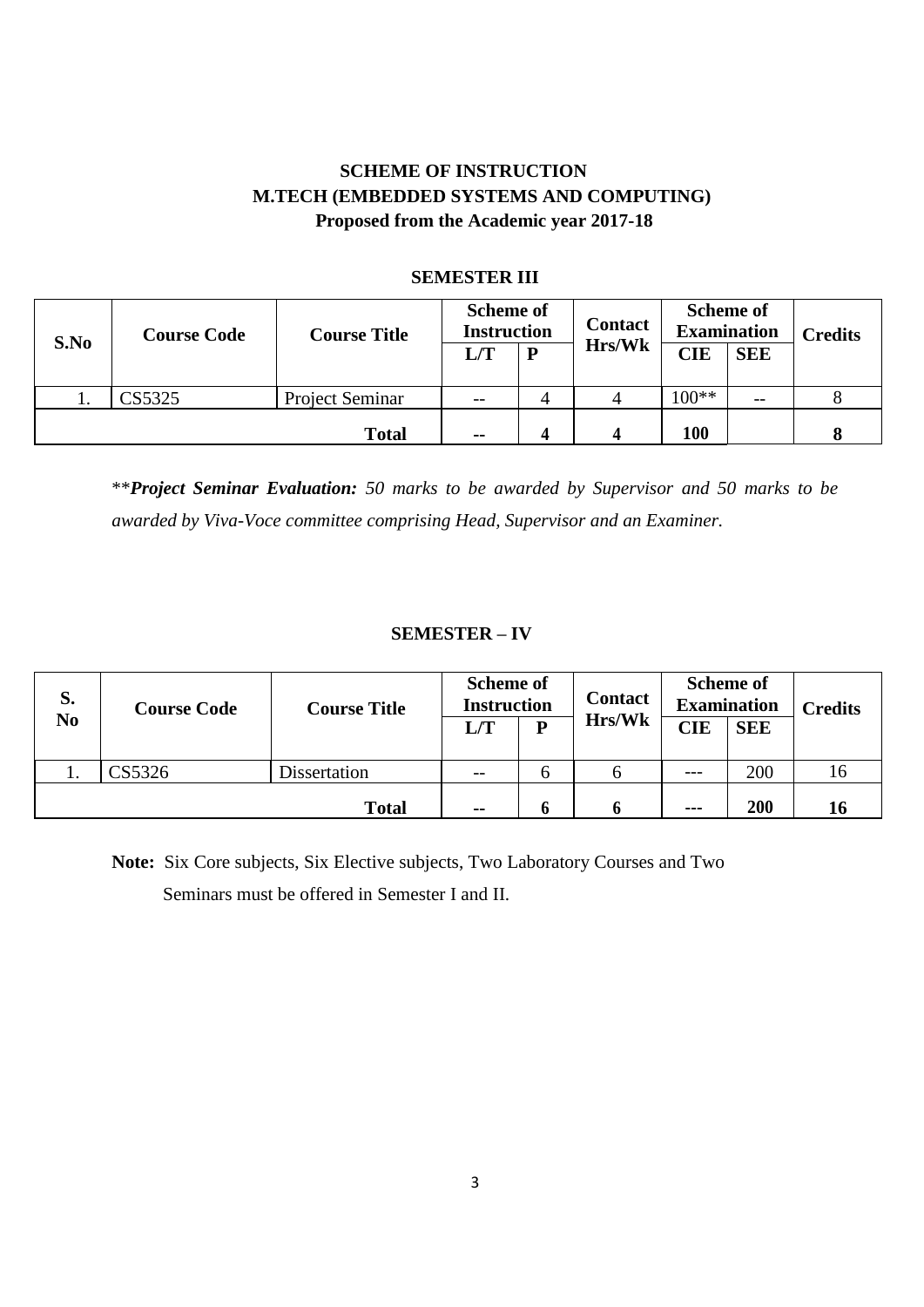# **# List of Core Subjects:**

| S.No           | <b>Course Code</b> | <b>Course Title</b>                   |
|----------------|--------------------|---------------------------------------|
|                | CS 5301            | <b>Embedded System Design</b>         |
| $\overline{2}$ | CS 5302            | Digital System Design                 |
| 3              | CS 5303            | Microcontrollers for Embedded Systems |
| $\overline{4}$ | CS 5304            | <b>Real Time Operating Systems</b>    |
| 5              | CS 5305            | Simulation and Modeling               |
| 6              | CS 5306            | Hardware and Software Co-design       |

# **\*List of Elective Subjects:**

| S.No           | <b>Course Code</b> | <b>Course Title</b>                        |
|----------------|--------------------|--------------------------------------------|
| 1              | CS5054             | Multimedia Technologies                    |
| $\overline{2}$ | CS 5056            | Network Security                           |
| 3              | CS 5069            | Human Computer Interaction                 |
| $\overline{4}$ | CS5101             | <b>Advanced Algorithms</b>                 |
| 5              | CS 5251            | <b>Advanced Computer Networks</b>          |
| 6              | CS 5254            | <b>Wireless Sensor Networks</b>            |
| 7              | CS5351             | <b>Advanced Computer Architecture</b>      |
| 8              | CS5352             | Scripting Languages for Design Automation  |
| 9              | CS5353             | Software Engineering for Real Time Systems |
| 10             | CS5354             | <b>Embedded Programming</b>                |
| 11             | CS5355             | Field Programmable Gate Arrays             |
| 12             | CS5356             | System On Chip Architecture                |
| 13             | CS5357             | <b>Optimization Techniques</b>             |
| 14             | <b>CS558</b>       | Product Design and Quality Management      |
| 15             | CS5359             | Design for Testability                     |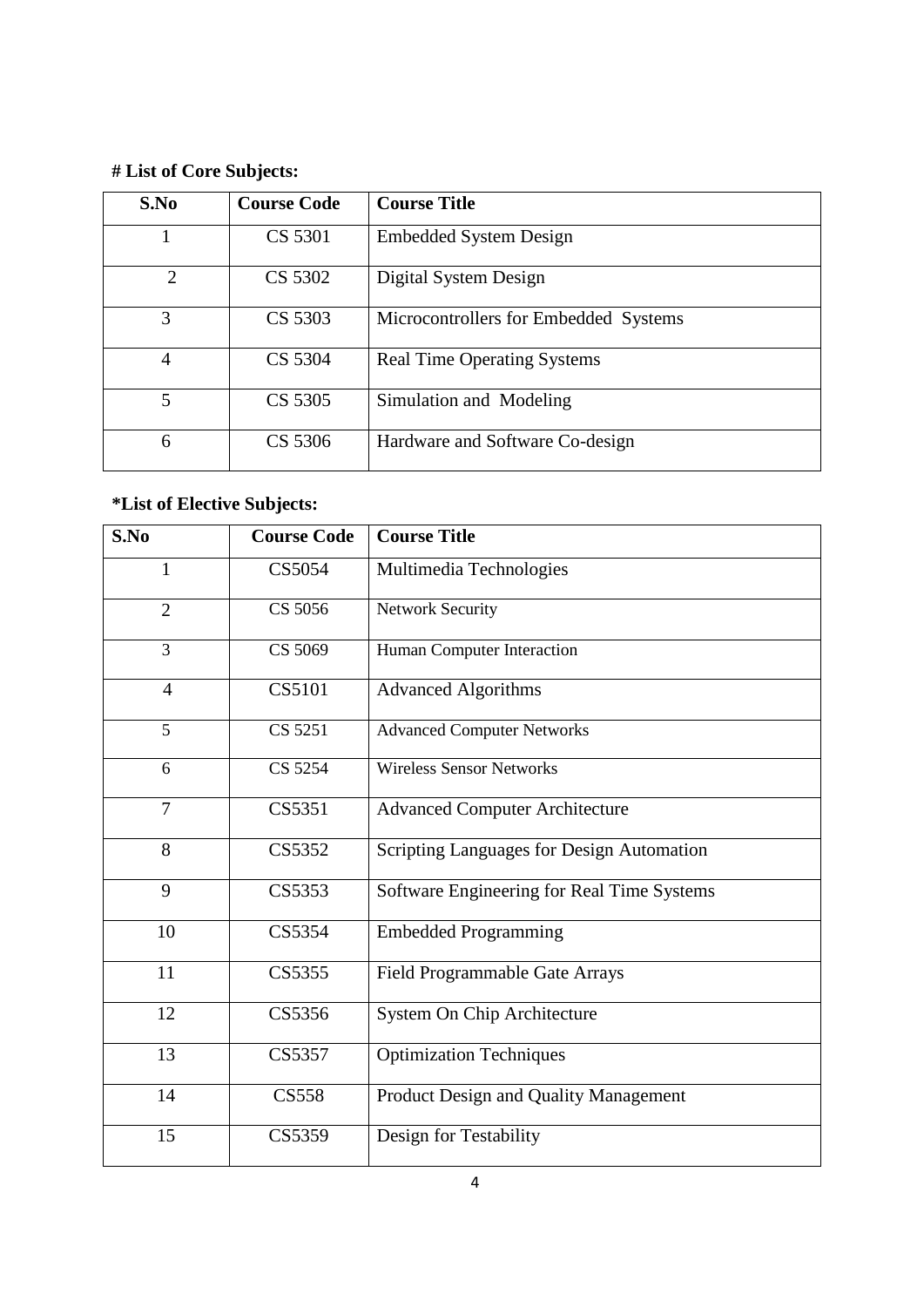| 16 | CS5360 | <b>DSP</b> Architecture                    |
|----|--------|--------------------------------------------|
| 17 | CS5361 | Graph Theory and its Applications          |
| 18 | CS5362 | Low Power VLSI Design                      |
| 19 | CS5363 | <b>Reliability and Fault Tolerance</b>     |
| 20 | CS5364 | Performance Evaluation of Computer Systems |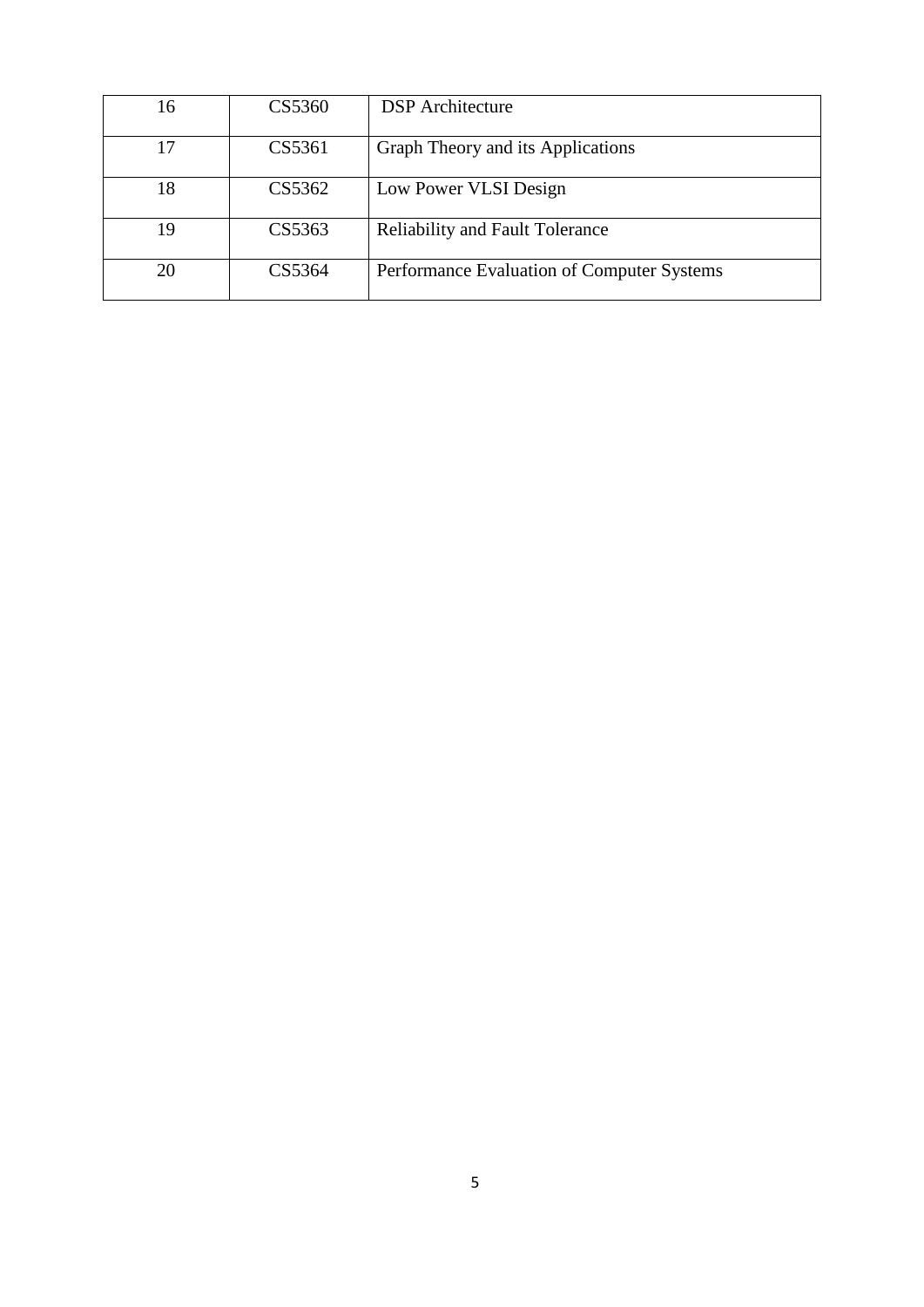**CS 5301** *With effect from the Academic year 2017-2018*

#### **Embedded System Design**

*Credits: 3:*

*Instruction : 3L hrs per week Duration of SEE : 3 hours* 

*CIE : 30 Marks SEE : 70 Marks*

# **UNIT-I**

Introduction to Embedded Systems, Characteristics and quality attributes of Embedded Systems, Challenges in Embedded System Design, Application and Domain specific Embedded Systems.

#### **UNIT-II**

Embedded Hardware Design and Development: VLSI and Integrated Circuit Design, EDA tools, usage of EDA tools and PCB layout.

Embedded Firmware Design and Development: Embedded firmware Design approaches and Development languages. Examples of Embedded Systems, Design Metrics in Embedded System

# **UNIT-III**

Embedded System Architecture: CISC and RISC Instruction set architecture. Basic Embedded processor/Architecture. Introduction to ARM processors.

#### **UNIT-IV**

Introduction to Real Time Operating Systems**:** Tasks and Task States, Tasks and Data, Semaphores, and Shared Data; Message Queues, Mailboxes and Pipes, Timer Functions, Events, Memory Management, Interrupt Routines in an RTOS Environment. OS security issues and Mobile OS.

#### **UNIT-V**

Embedded Systems Development Environment: IDE, Cross Compilation, Dissassembler, Simulators, Emulators and Debugging. Target Hardware Debugging, Boundary Scan, Product Enclosure Design and Development Tools. Embedded Product Development Life Cycle-Different phases and Approaches of EDLC. Trends in Embedded Industry.

- 1. Embedded Systems Architecture, Programming and Design RajKamal,  $2<sup>nd</sup>$  Edition, 2008, TMH.
- 2. Embedded System Design, Frank Vahid, Tony Givargis, John Wiley, 2002
- 3. Embedded /Real Time Systems: Concepts, Design and Programming- Dr K.V.K.K. Prasad, DreamTech Press 2005.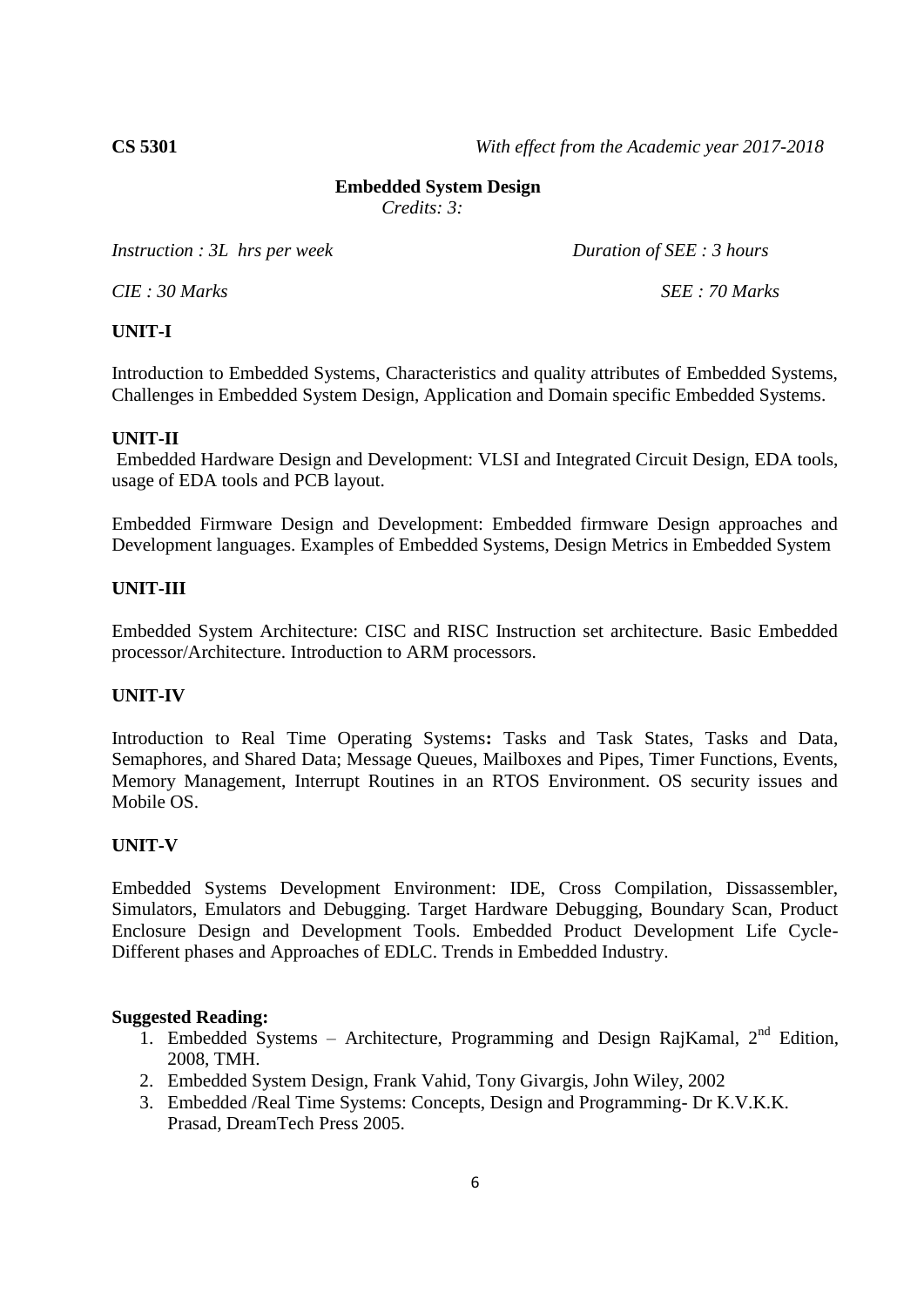#### **Digital System Design**

*Credits: 3:*

*Instruction : 3L hrs per week Duration of SEE : 3 hours* 

*CIE : 30 Marks SEE : 70 Marks*

#### **UNIT-I**

**Analysis & Design of Combinational Logic:** Introduction to combinational circuits, code conversions, decoder, encoder, priority encoder, multiplexers as function generators, binary adder, subtractor, BCD adder, Binary comparator, arithmetic logic units.

#### **UNIT-II**

**Design of Sequential Circuits**- Derivation of State diagrams and tables, transition table, excitation table and equations. Analysis of simple synchronous sequential circuits, construction of state diagram, counter design with state equations, Registers , serial in serial out shift registers, tristate register, timing considerations.

#### **UNIT-III**

**Minimization and Transformation of Sequential Machines:** Simplification of incompletely specified machines-Flow table, State reduction, Merger graphs, Merger Tables, Compatible pairs, Minimal closed covers – Races, Cycles and Hazards.

#### **UNIT-IV**

**Design options of Digital Systems**: Programmable logic devices, programmable read only memory, programmable logic arrays and programmable array logic, Design using PLA, PAL, and Field Programmable Gate Arrays. **Synthesis**: Design flow of ASICs and FPGA based system.

# **UNIT-V**

**Introduction to Verilog HDLs** –Modeling levels- Data types- Modules and ports- Instances – Basic Language concepts- Data flow modeling. **Design Examples**: Adders and Subtractors. Behavioral modeling, Gate-level modeling. Tasks and functions – Modeling techniques – logic synthesis with Verilog. **Design Examples**: Multiplication and Division Algorithms.

- 1. Ming-Bo Lin., *Digital System Designs and Practices using Verilog HDL and FPGAs*, Wiley, 2<sup>nd</sup> Edition, 2015.
- 2. Michael D. Ciletti, *Advanced Digital Design with the Verilog HDL*, Prentice Hall India,  $2<sup>nd</sup>$  Edition, 2010.
- 3. Samir Palnitkar, *Verilog HDL: A Guide to Digital Design and Synthesis*, Prentice Hall Professional, 2003.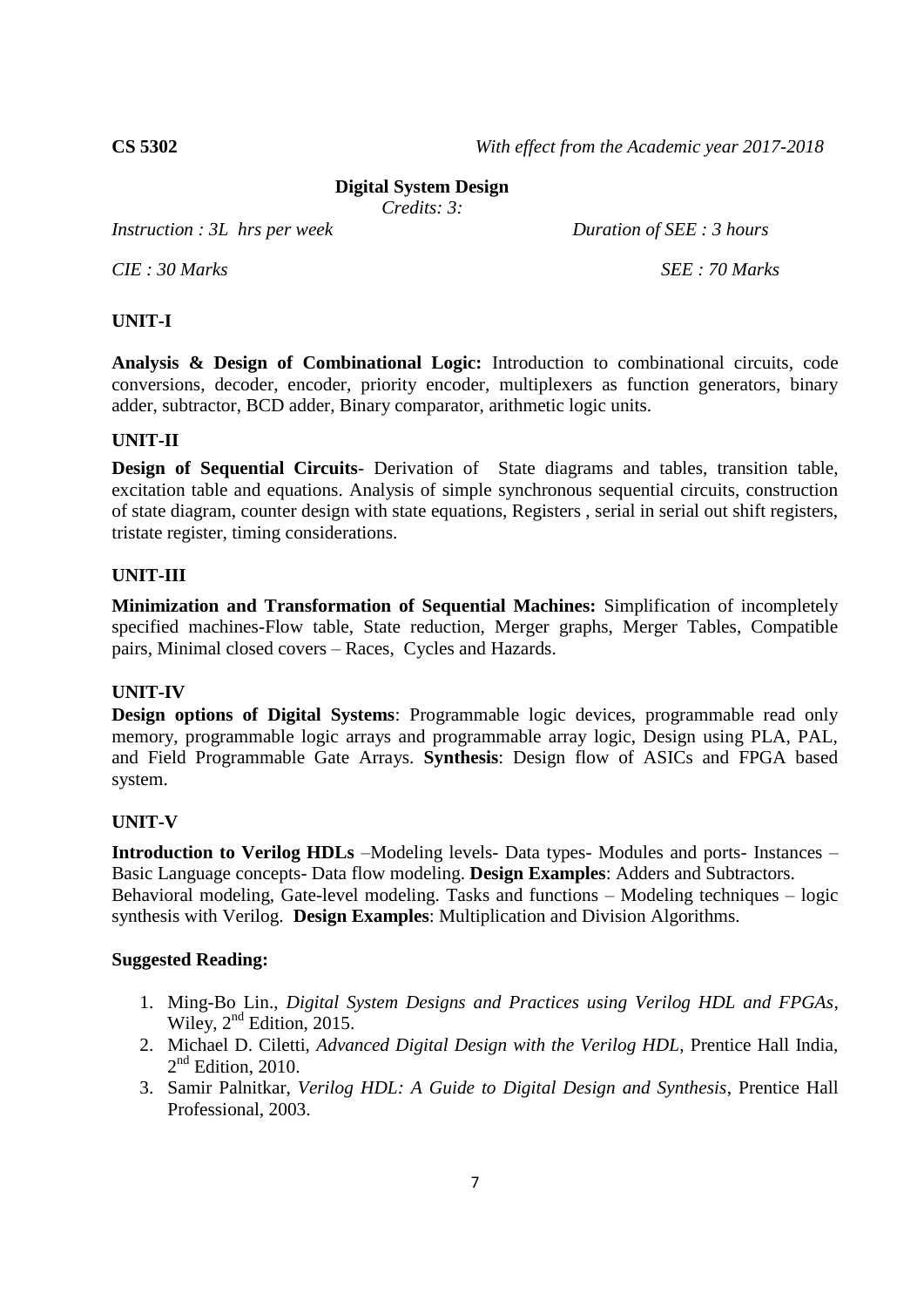#### **Microcontrollers for Embedded Systems**

*Credits: 3:*

*Instruction : 3L hrs per week Duration of SEE : 3 hours*

*CIE : 30 Marks SEE : 70 Marks*

# **UNIT–I**

Introduction to Microcontrollers, Embedded Systems, 8051-Architecture: instruction set, addressing modes and programming using 8051 microcontroller.

Memory Organization, Program Memory, Data Memory, Interrupts, Peripherals: Timers, Serial Port, I/O Port, Addressing Modes, Instruction Set, Programming

# **UNIT –II**

Comparison of various families of 8-bit micro controllers, Interfacing of LCD, ADC, DAC, Sensors and Keyboard using Microcontrollers , USB and RS232.

# **UNIT –III**

**Introduction**: RISC/ARM Design Philosophy and Functional Block Diagram. Programmers Model: Data Types, Processor modes, Registers, General Purpose Registers, Program Status Register, CP15 Coprocessor, Memory and memory mapped I/O, Pipeline, Exceptions, Interrupts and Vector table, and ARM Processor Families.

# **UNIT –IV**

**ARM9 Microcontroller Architecture**: Block Diagram, Features, Memory Mapping, Memory Controller (MC), External Bus Interface (EBI), Connections to Memory Devices System Timer (ST): Period Interval Timer (PIT), Watchdog Timer (WDT), Real- time Timer (RTT), Real Time Clock (RTC), and Parallel Input/Output Controller (PIO).

# **UNIT- V**

**Universal Synchronous Asynchronous Receiver Transceiver (USART):** Block Diagram, Functional Description, Synchronous and Asynchronous Modes. Development & Debugging Tools for Microcontroller based Embedded Systems: Software and Hardware tools like Cross Assembler, Compiler, Debugger, and Simulator.

- 1. Muhammad Ali Mazidi, Janice Gillispie Mazidi, Rolin D. McKinlay, "The 8051 Microcontroller and Embedded Systems using Assembly and C", 2nd Edition, Prentice Hall
- 2. David Seal "ARM Architecture Reference Manual", 2001 Addison Wesley, England, Morgan Kaufmann Publishers.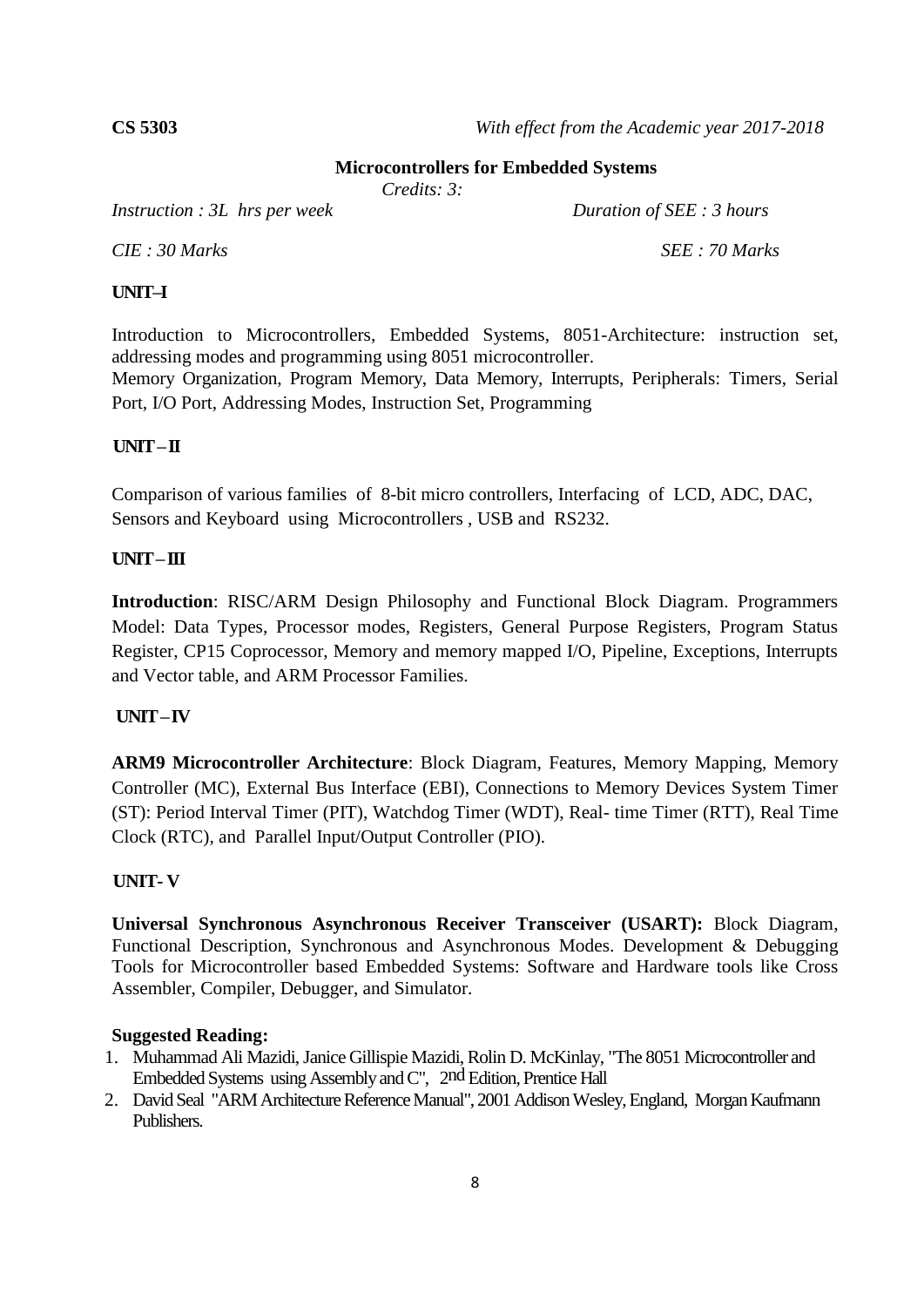**CS 5304** *With effect from the Academic year 2017-2018*

#### **Real Time Operating Systems**

*Credits: 3:*

*Instruction : 3L hrs per week Duration of SEE : 3 hours* 

*CIE : 30 Marks SEE : 70 Marks*

#### **UNIT I**

Brief Review of Unix Operating Systems (Unix Kernel – File system, Concepts of – Process, Concurrent Execution & Interrupts. Process Management – forks & execution. Programming with system calls, Process Scheduling. Shell programming and filters).

Portable Operating System Interface (POSIX) – IEEE Standard 1003.13 & POSIX real time profile. POSIX versus traditional Unix signals, overheads and timing predictability.

# **UNIT II**

Hard versus Soft Real-time systems – examples, Jobs & Processors, Hard and Soft timing constraints, Hard Real-time systems, Soft Real-time systems. Classical Uniprocessor Scheduling Algorithms – RMS, Preemptive EDF, Allowing for Preemptive and Exclusion Condition.

#### **UNIT III**

Concept of Embedded Operating Systems, Differences between Traditional OS and RTOS. Realtime System Concepts, RTOS Kernel & Issues in Multitasking – Task Assignment, Task Priorities, Scheduling, Intertask Communication & Synchronization – Definition of Context Switching, Foreground ISRs and Background Tasks. Critical Section – Reentrant Functions, Interprocess Communication (IPC) – IPC through Semaphores, Mutex, Mailboxes, Message Queues or Pipes and Event Flags.

# **UNIT IV**

VxWorks – POSIX Real Time Extensions, timeout features, Task Creation, Semaphores (Binary, Counting), Mutex, Mailbox, Message Queues, Memory Management – Virtual to Physical Address Mapping.

# **UNIT V**

Debugging Tools and Cross Development Environment – Software Logic Analyzers, ICEs.

Comparison of RTOS – VxWorks,  $\mu$ C/OS-II and RT Linux for Embedded Applications.

- 1. Real Time Systems, Jane W.S.Liu, Pearson Education, Asia, 2001.
- 2. Betcnhof, D.R., Programming with POSIX threads, Addison Wesley Longman, 1997.
- 3. Wind River Systems, VxWorks Programmers Guide, Wind River Systems Inc.1997.
- 4. Jean.J.Labrosse, MicroC/OS-II, The CMP Books.
- 5. Real Time Systems, C.M.Krishna and G.Shin, McGraw-Hill Companies Inc., McGraw Hill International Editions, 1997.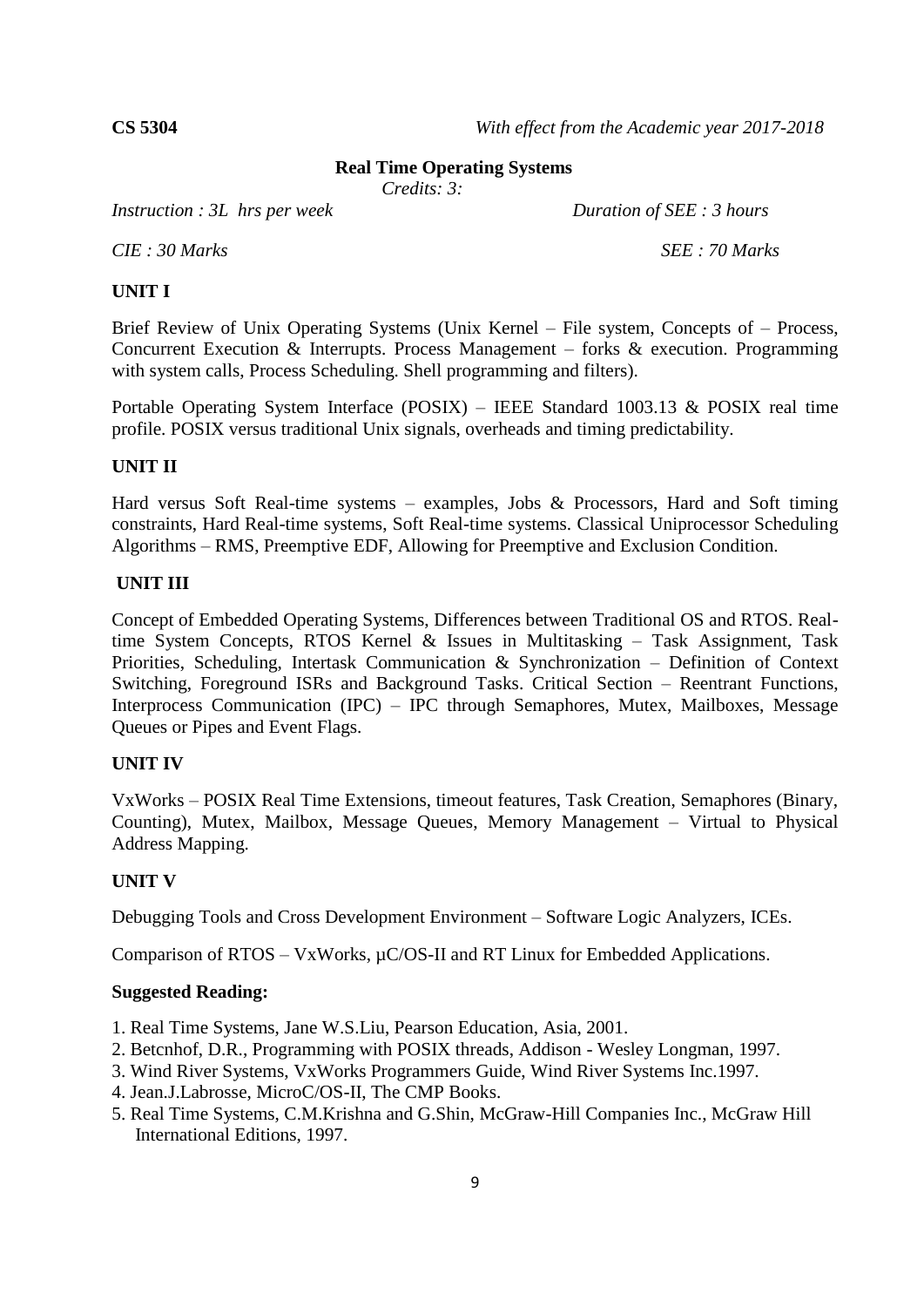**CS 5305** *With effect from the Academic year 2017-2018*

#### **Simulation and Modelling**

*Credits: 3:*

*Instruction : 3L hrs per week Duration of SEE : 3 hours* 

*CIE : 30 Marks SEE : 70 Marks*

#### **UNIT-I**

**Introduction to Simulation:** Advantages and Disadvantages of simulation, Areas of applications, Systems and System Environment, Concept of a System, Discrete and continuous systems, Models, Types of models, Steps in a simulation study – examples, Discrete – event system simulation.

#### **UNIT-II**

**Overview of Statistical Models and Queuing Systems Programming languages for Simulation**: Continuous and discrete Simulation Languages – GPSS, SIMAN, SIMSCRIPT, MATLAB and SIMULINK

#### **UNIT-III**

Random Numbers: Generation, Properties of Random Numbers, Generation of Pseudo Random Numbers, Tests for random Numbers.

Random Variate: Generation, Inverse Transformation Technique, Uniform Distribution, Exponential Distribution, Weibul's Distributio, Triangular Distribution, Empirical Continuous Distributions, Discrete Distributions, Direct Transformation for the Normal Distribution, Convolution Method of Erlang distribution, Acceptance Rejection Techniques: Poisson Distribution, Gamma Distribution.

#### **UNIT-IV**

**Input Data Analysis**: Data Collection: Identify the distribution, Parameter & Estimation.

Goodness of fit tests: Chi Square Test – KS test; Multivariate and rime series input models, Verification and Validations of simulation models, Model building, Verification and Validation: Verification of Simulation Models: Calibration and Validation of Models Face Validity, Validation of Model Assumptions, Validation Input/Output Transformations, Input/Output Validation using Historical input data, Input/Output validation sing Turning Test.

#### **UNIT-V**

**Output Data Analysis**, Stochastic, Nature of Output Data, Types of Simulation with respect to Output Analysis, Measures of Performance and their Estimation, Output Analysis for Terminating Simulations, Output analysis for Steady – State Simulations.

**Comparison and Evaluation of Alternative System Designs:** Comparison of several System Designs, Statistical Models for Estimating the Effect of Design Alternatives.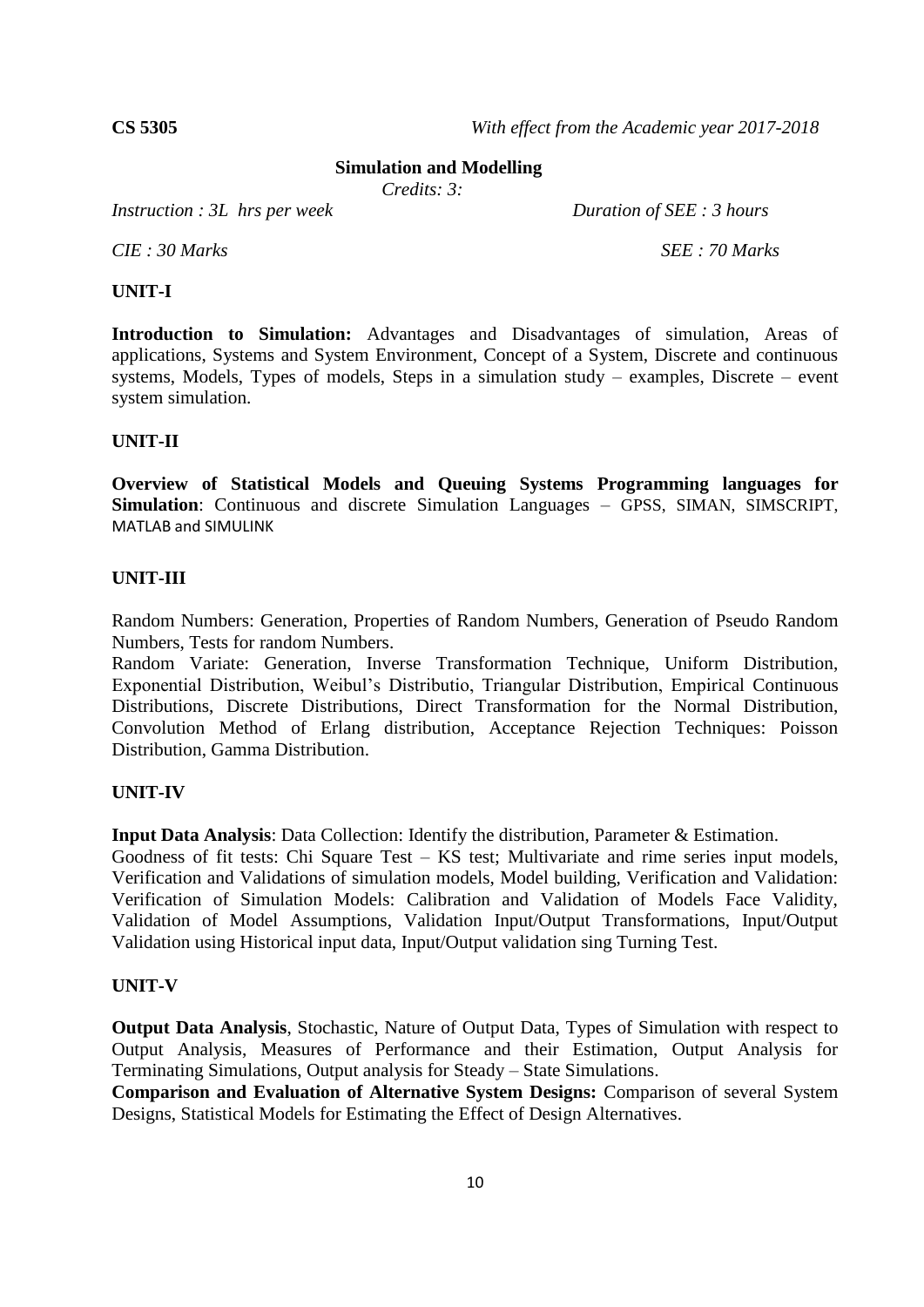- 1. Jabey Banks, John S. Cansen and Barry L. Nelson, *Discrete – Event System Simulation*, PHI, 2001.
- 2. Nursing Deo, *System Simulation with Digital Computer*, PHI, 1979.
- 3. Anerill M. Law and W. David Kelton, *Simulation Modelling and Analysis*, McGraw Hill, 2001.
- 4. Agam kumar tyagi, MATLAB and Simulink for Engineers, Oxford Publishers, 2011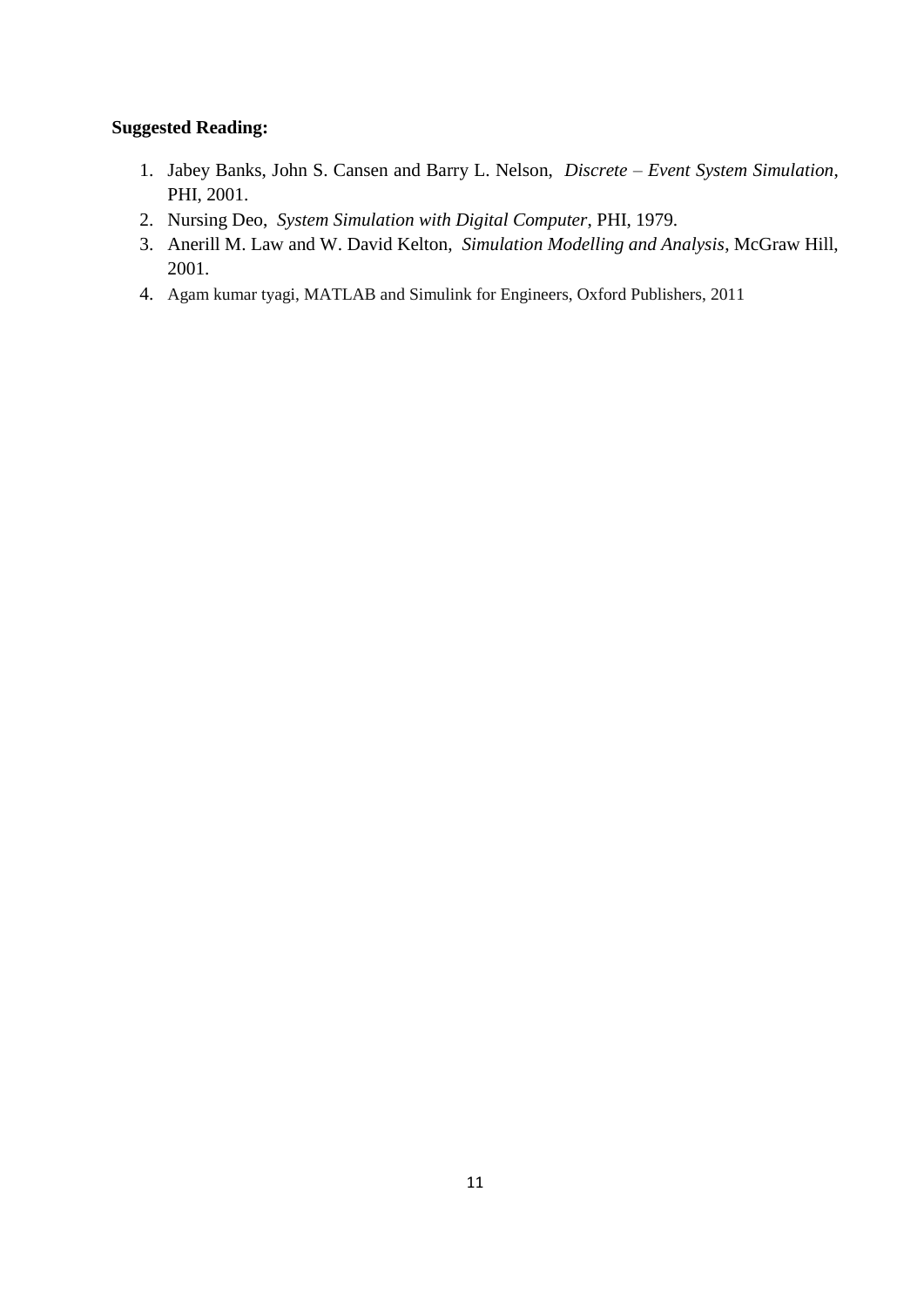# **Hardware and Software Co-design**

*Credits: 3:*

*Instruction : 3L hrs per week Duration of SEE : 3 hours* 

*CIE : 30 Marks SEE : 70 Marks*

#### **UNIT-I**

**Nature of Hardware and Software**: Introduction to Hardware/Software Codesign, Issues in codesigns, Driving factors in Hardware/Software Codesign,

Data Flow Modelling and Implementation: Need for Concurrent Models, Analyzing Synchronous Data Flow Graphs, Software and Hardware Implementation of Data Flow.

Analysis of Control and Data Flow-Implementing Data and Control Edges and Construction of Data Flow Graphs and Applications.

#### **UNIT-II**

**Design Space of Custom Architectures**: Finite State Machine with Data Path- Cycle based Bitparallel Hardware, Hardware Modules, Finite Sate machines with data path, Simulation and RTL Synthesis of FSMD, Limitations of Finite State Machines.

**Micro programmed Architectures**: Microprogrammed Control, Encoding, Datapath. Implementing Microprogrammed Machine, Interpreters and Pipelining.

#### **UNIT-III**

**General-Purpose Embedded Cores**: Processors, RISC Pipeline, Program Organization and Analysis of quality of Compiled Code.

**System On Chip**: Concept and Design Principles in SoC Architectures.

#### **UNIT-IV**

**Hardware/Software Interfaces:** On-Chip Busses-Connecting Hardware and Software, OnChip Bus Systems, Bus Transfers, Multimaster Bus Systems, OnChip Networks.

**Hardware/Software Interfaces:** Synchronization Schemes, Memory-mapped Interfaces, Coprocessor Interfaces and Custom-Instruction Interfaces.

#### **UNIT-V**

**Co Processor Control Shell Design:** CoProcessor Control Shell, Data Design, Control Design, Programmers Model, AES encryption coprocessor.

**Case Study:** Trivium Crpto-Coprocessor and CORDIC Coprocessor**.**

- 1. Schaumont, Patric R, *A Practical Introduction to Hardware/Software Codesign*, 2<sup>nd</sup> Edition, Springer publishers, 2013.
- 2 Jargen Staunstrup, Wayne Wolf, *Hardware/Software Co-Design, Principles and Practice*, Kluwer Academic Publishers, 1997.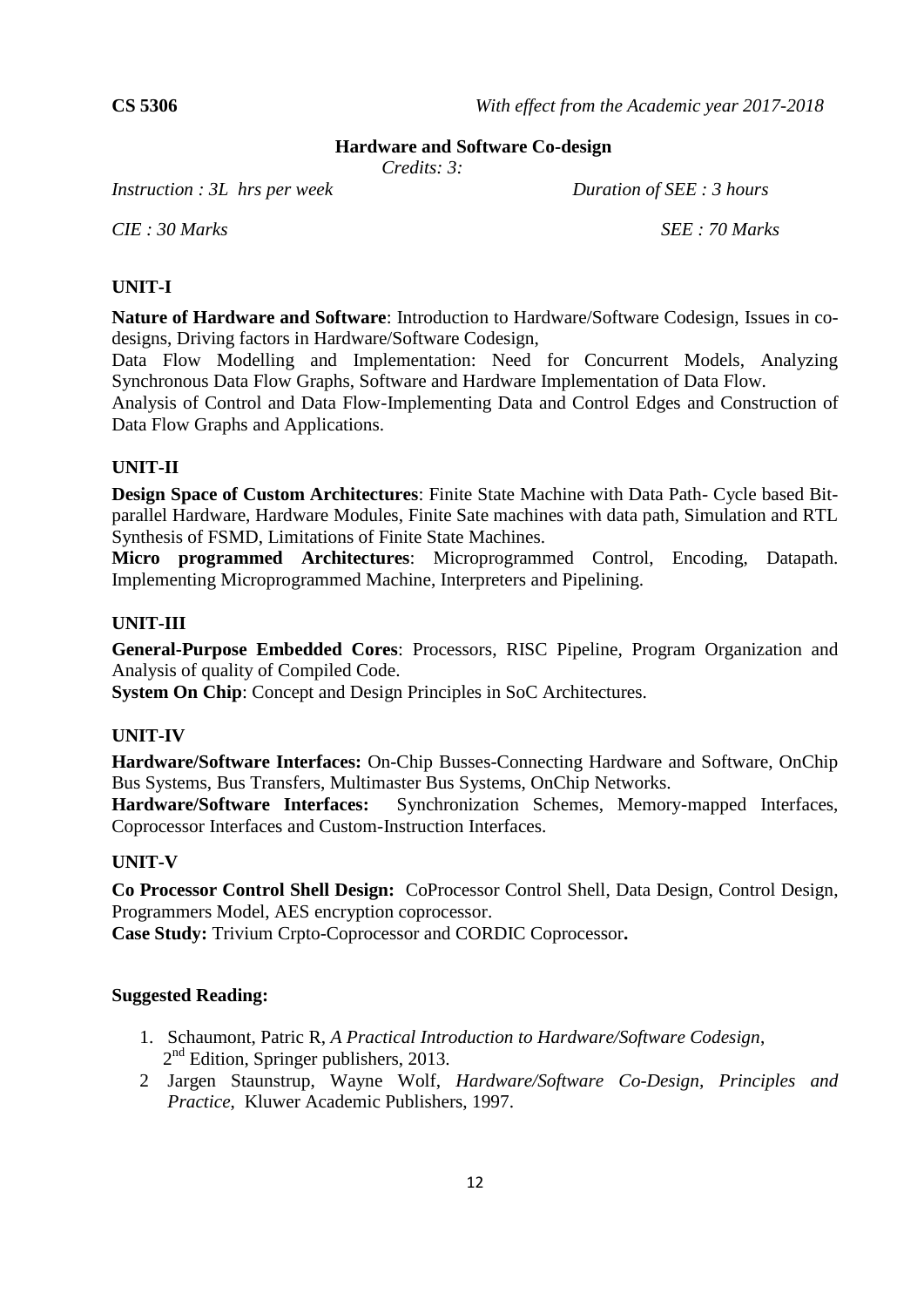#### **SOFTWARE LAB-I**

*Credits: 2*

*Instruction: (3L) hrs per week CIE: 50 marks*

**Documentation Using LATEX:** Introduction to Linux Commands, Introduction to LateX, Creating & Editing Document, Formatting Document, Auto-text, Autocorrect, Spelling and Grammar tool, Page Formatting, Single/Multi column, Pictures/Objects, Drawing, Hyperlinks, Header/Footer, and Tables.

#### **I. Implement the following using 8051, ARM7/ARM9 and Embedded C:**

- 1) Experiments based on I/O Port, Timer, Serial & Interrupt Program using Keil (or equivalent) IDE.
- 2) Experiments on:
	- i. Digital Interfaces
	- ii. LCD Display interfaces
	- iii. Analog Interfaces
	- iv. Keyboard Interfaces
	- v. PC –Interface with RS232, Ethernet etc.,
	- vi. Stepper motor, traffic light controller, sensor devices etc.,

#### **II. Verilog HDL modeling, Simulation, Synthesis, Timing Analysis and implementation on FPGA/CPLD target devices.**

- i. Combinational Circuits
- ii. Sequential Circuits and FSMs
- iii. Case study (Complete FPGA design flow including on-chip debugging)

Suggested Tools: Xilinx ISE/Altera Quartus, Modelsim/Active HDL and Target boards.

**Note:** The students have to submit a report using LateX at the end of the semester.

#### **Suggested Reading:**

- 1. Leslie Lamport, *Latex: A Document Preparation System*, 2<sup>nd</sup> Edition, Pearson Education India, 1994.
- 2. Stefan Kottwitz, *LaTeX Beginner's Guide***,** Shroff/Packt Publishers, First Edition, 2012.

**Note:** The students have to submit a report at the end of the semester.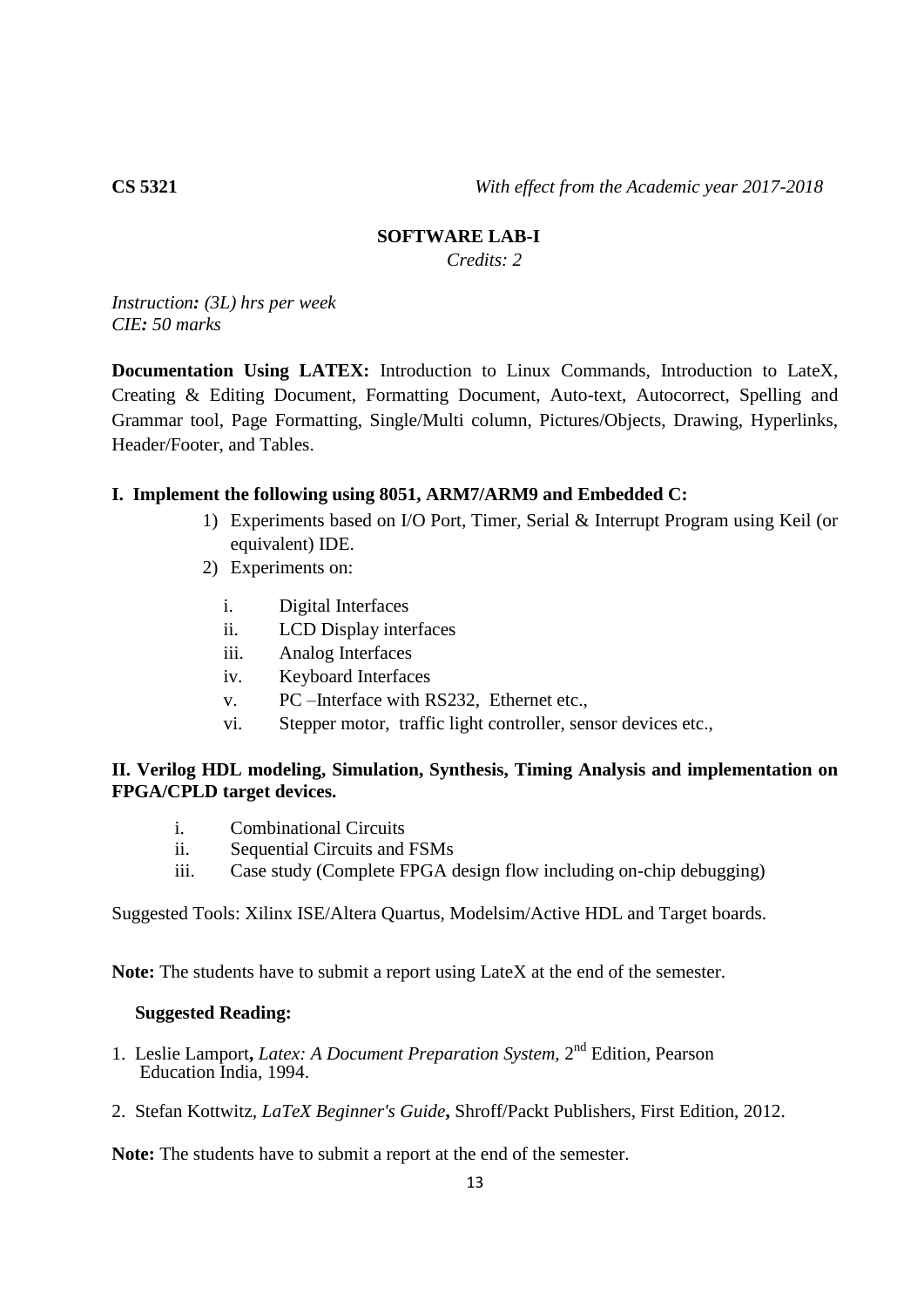# **SEMINAR - I**

*Credits: 2*

*Instruction: (3L) hrs per week CIE: 50 marks*

Oral presentation is an important aspect of engineering education. The objective of the seminar is to prepare the student for systematic independent study of state of the art topics in broad area of his/her specialization.

Seminar topics can be choosen by the students with the advice from the faculty members. Students are to be exposed to following aspects of seminar presentations.

Literature survey Organization of material Preparation of Power point Presentation slides Technical writing

# **Each student is required to**

- 1. Submit one page of synopsis of the seminar talk two days before for display on notice board.
- 2. Give 20 minutes presentation through MS-PowerPoint Presentation Slides followed by 10 minutes discussion.
- 3. Submit a report on the seminar topic with a list of references and slides used within a week.

Seminars are to be scheduled from the  $3<sup>rd</sup>$  week of the last week of the semester and any change in schedule should be discouraged.

The CIE marks will be awarded to the students by atleast 2 faculty members on the basis of oral presentation and report as well as their involvement in the discussion.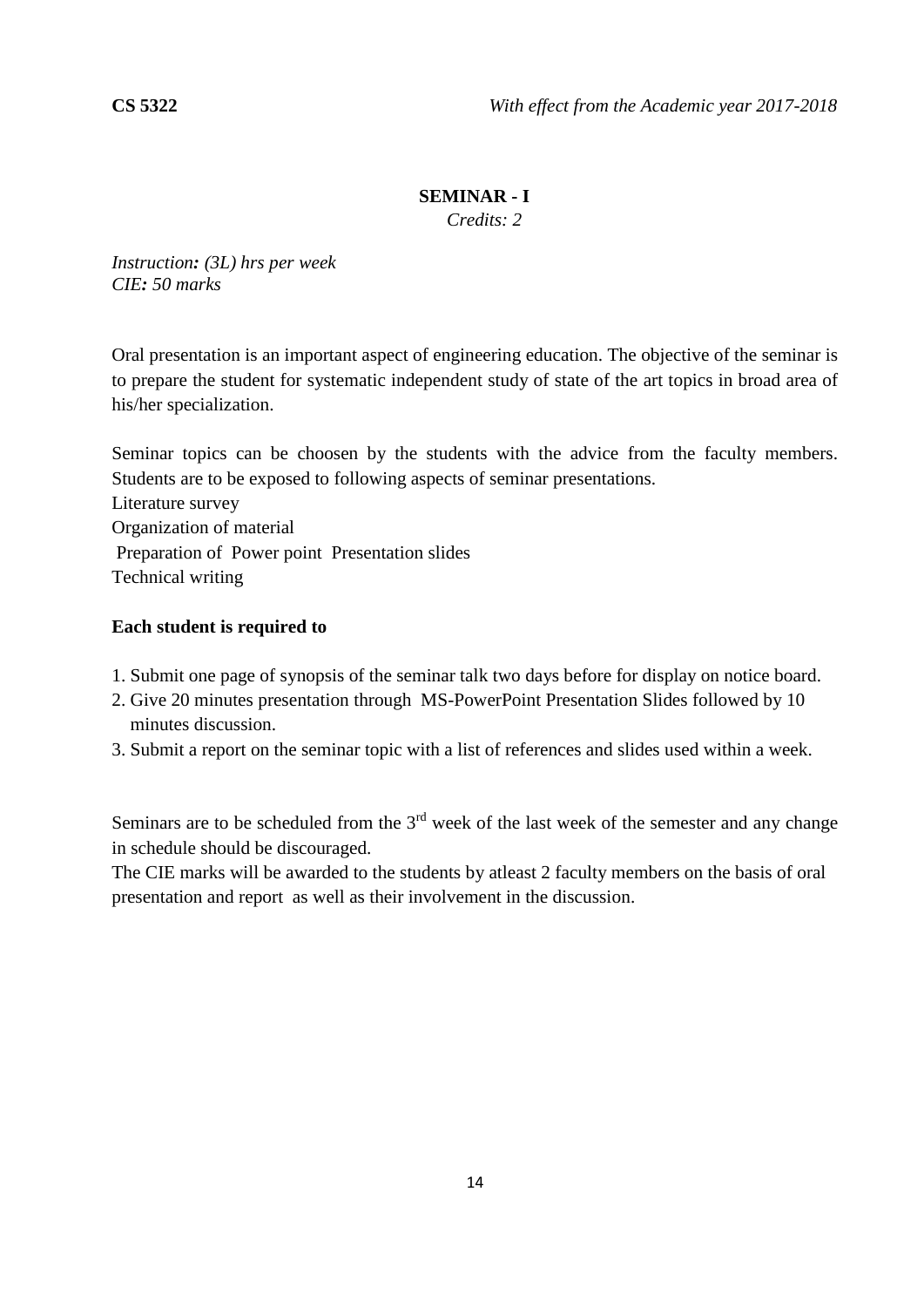# **SOFTWARE LAB – II**

*Credits: 2*

*Instruction: (3L) hrs per week CIE: 50 marks*

Programs based on usage of UNIX commands, System Calls, Shell programming.

- 1. Program that makes a copy of a file using standard I/O and system calls.(using command line arguments)
- 2 Program to implement **'cat'** command using system calls
- 3 Program to implement **'ls'** command using system calls

4 Program that takes one or more file/directory names as command line input and reports the following information on the file.

- A. File type.
- B. Number of links.
- C. Time of last access.
- D. Read, Write and Execute permissions.
- 5. Program to create a child process and allow the parent to display "parent" and the child to display child" on the screen.
- 6. Write a program to create a Zombie process.
- 7. Write a program that illustrates how an orphan is created.
- 8. Write a program that illustrates how to execute two commands concurrently with a command pipe.
- 9. Write a program that illustrates suspending and resuming processes using signals.
- 10 Write a program to implement IPC using unnamed pipes ( anonymous pipe)
- 11 Write a program to implement half duplex communication between two unrelated processes using named pipe(FIFO)
- 12 Write programs to demonstrate message queue IPC
- 13 Write a program that illustrates two processes communicating using shared memory.
- 14 Write a Program that demonstrate semaphores
- 15. Write a C program to demonstrate multi threading

**Note:** The students have to submit a report at the end of the semester.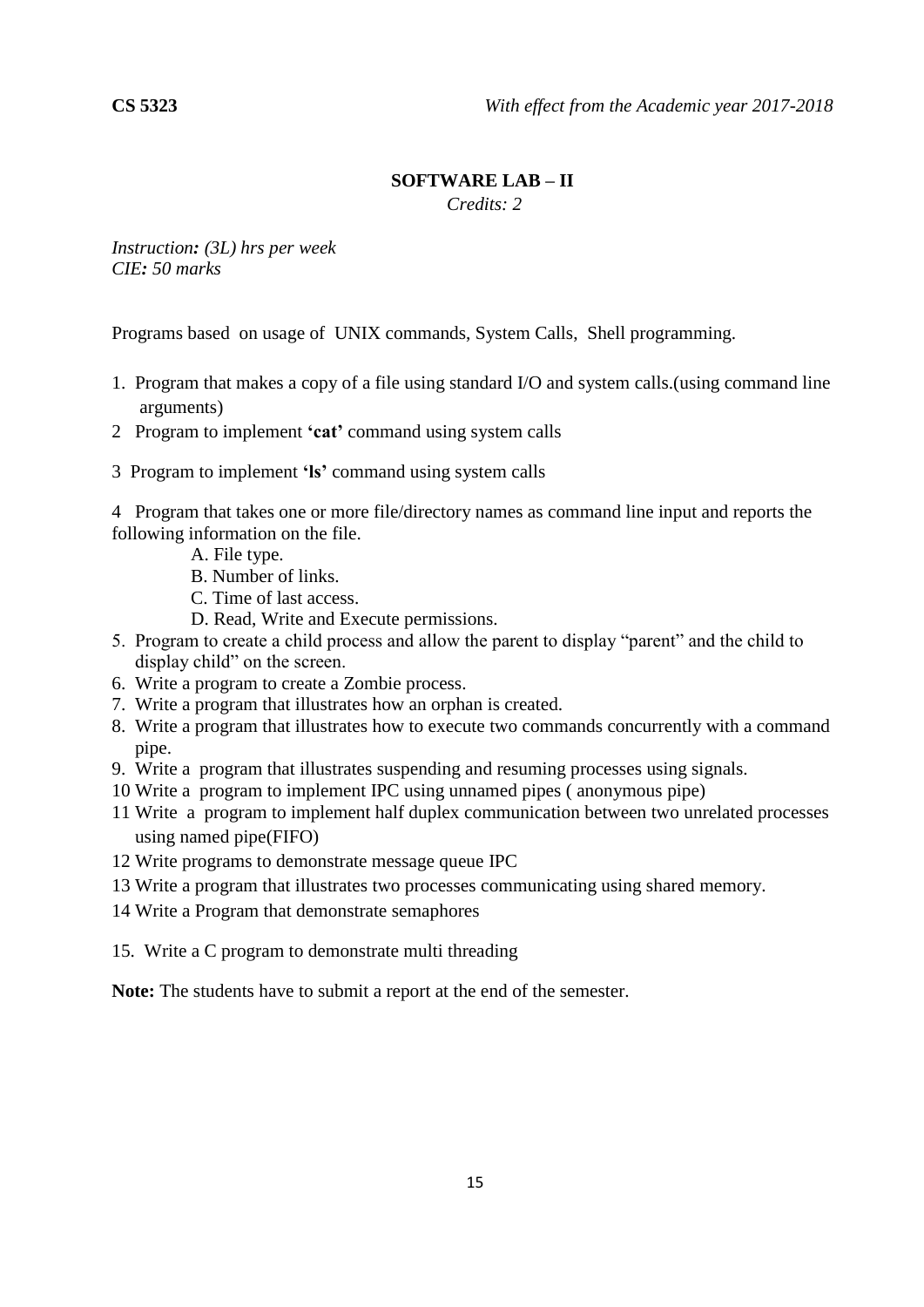# **SEMINAR –II**

 *Credits: 2*

*Instruction: (3L) hrs per week CIE: 50 marks*

Oral presentation is an important aspects of engineering education . The objective of the seminar is to prepare the student for systematic independent study of state of the art topics in broad are his/her specialization.

Seminar topics can be chosen by the students with the advice from the faculty members.

Students are to be exposed to following aspects of seminar presentation.

Literature Survey

Organization of material

Preparation of Power point Presentation slides and Technical Writing.

#### *Each Student is required to*:

- 1. Submit one page of synopsis of the seminar talk two days before for display on notice board.
- 2. Give 20 minutes presentation through MS-Power Point presentation slides followed by 10 minutes discussion.
- 3. Submit a report on the seminar topic with a list of references and slides used within a week

Seminar are to be scheduled from the  $3<sup>rd</sup>$  week to the last week of the semester and any change in schedule should be discouraged.

The CIE marks will be awarded to the students by atleast 2 faculty members on the basis of oral and a written presentation as well as their involvement in the discussion.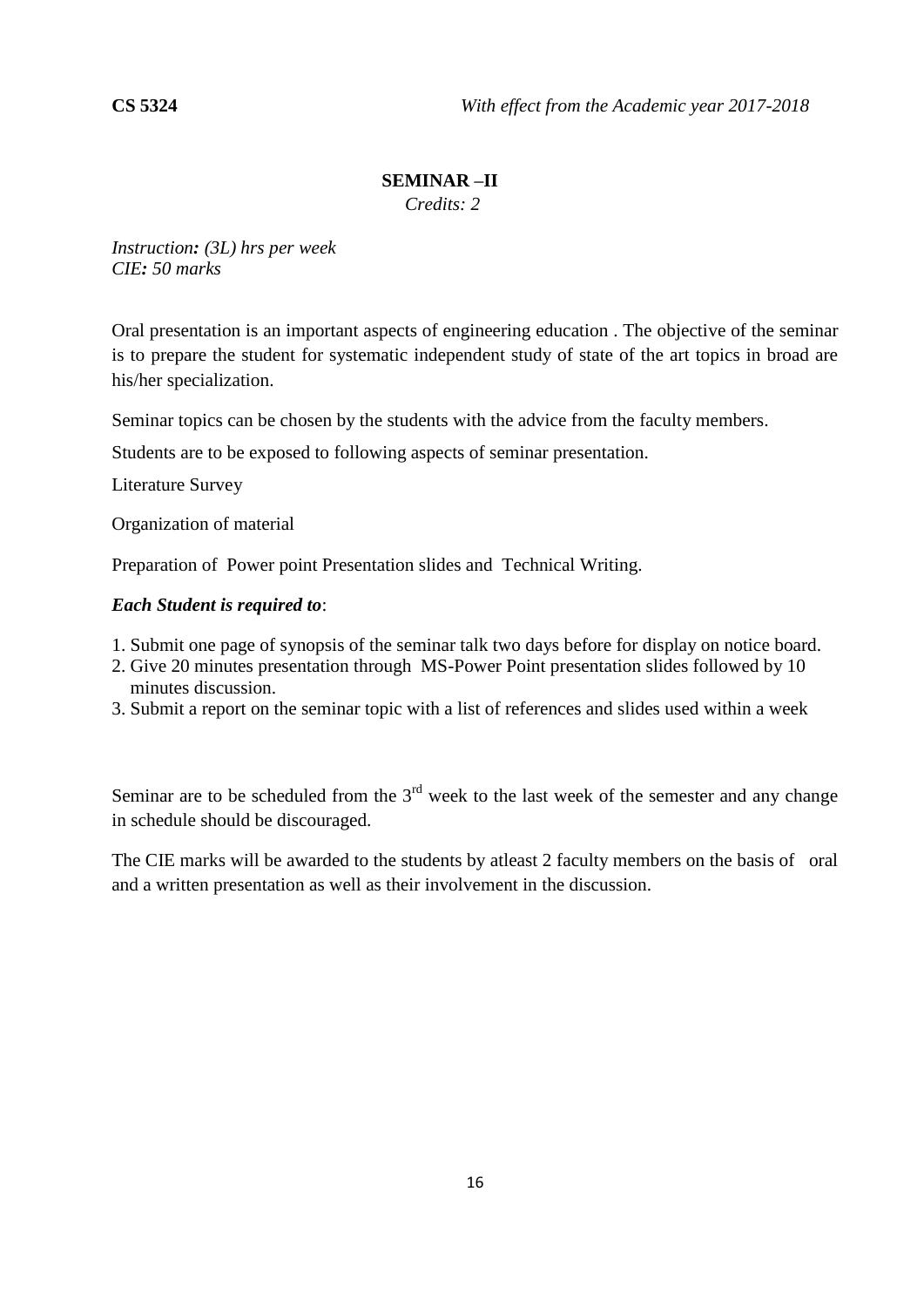#### **Multimedia Technologies**

*Credits: 3:*

*Instruction : 3L hrs per week Duration of SEE : 3 hours* 

*CIE : 30 Marks SEE : 70 Marks*

#### **UNIT-I**

**Media and Data Streams**: Properties of multimedia systems, Data streams characteristics: Digital representation of audio, numeric instruments digital interface Bark concepts, Devices, Messages, Timing Standards Speech generation, analysis and transmission.

# **UNIT-II**

**Digital Image**: Analysis, recognition, transmission, **Video**: Representation, Digitalization transmission **Animations**: Basic concepts, animation languages, animations control transmission

#### **UNIT-III**

**Data Compression Standards**: JPEG, H-261, MPEG DVI

**Optical storage devices and Standards**: WORHS, CDDA, CDROM, CDWO, CDMO.

Real Time Multimedia, Multimedia file System.

#### **UNIT-IV**

**Multimedia Communication System**: Collaborative computing session management, transport subsystem, QOS, resource management.

**Multimedia Databases**: Characteristics, data structures, operation, integration in a database model. **A Synchronization**: Issues, presentation requirements, reference to multimedia synchronization, MHEG

#### **UNIT-V**

**Multimedia Application**: Media preparation, Composition, integration communication, consumption, entertainment.

- 1. Ralf Steninmetz, Klara Hahrstedt, *Multimedia: Computing, Communication and Applications,*  PHI PTR Innovative Technology Series.
- 2. John F.Koegel Bufford, *Multimedia System*, Addison Wesley, 1994.
- 3. Mark Elsom Cook, *Principles of Interactive Multimedia* , Tata Mc-Graw Hill, 2001.
- 4. Judith Jefcoate, *Multimedia in Practice: Technology and Application* , PHI 1998.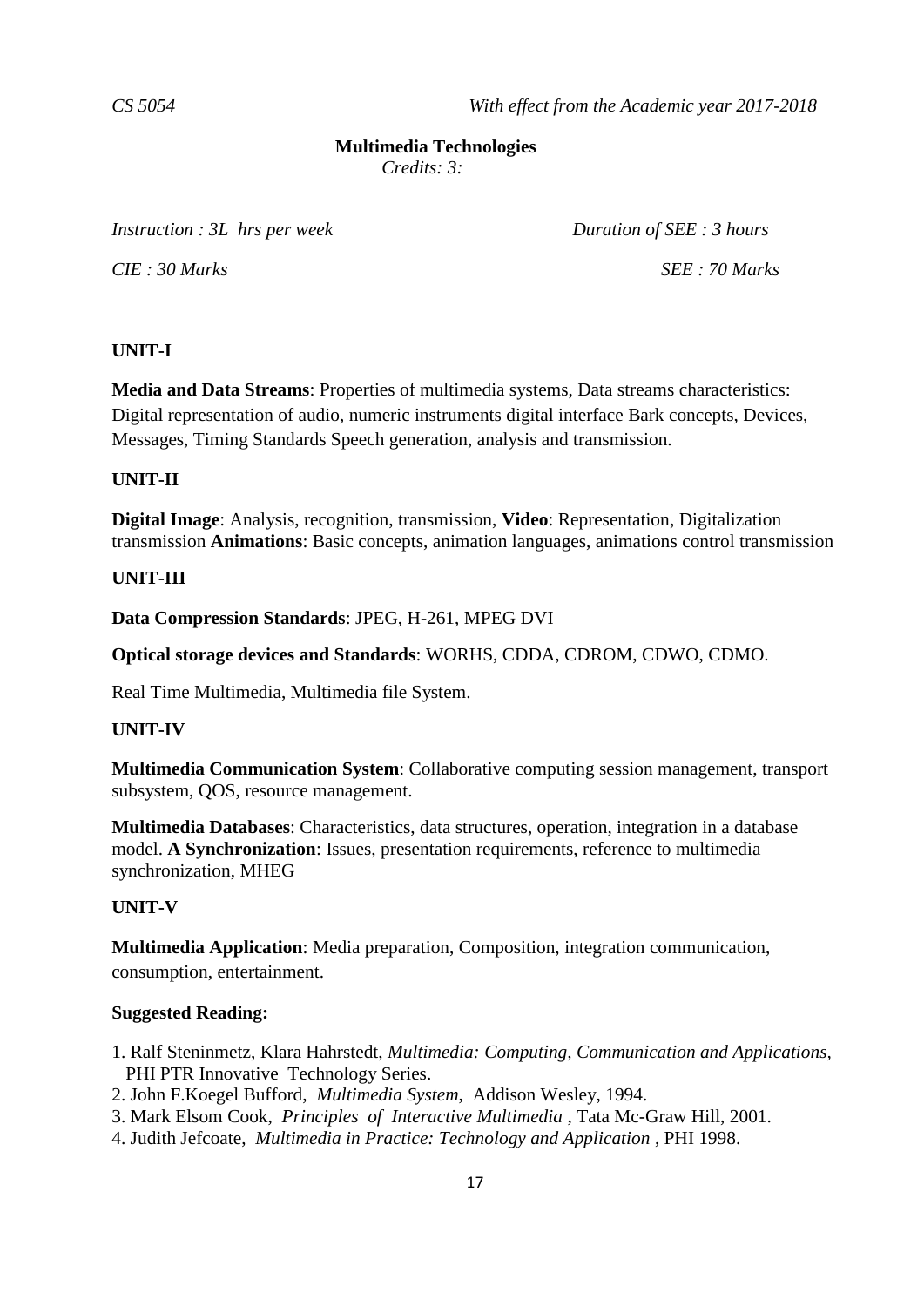# **NETWORK SECURITY**

*Credits: 3*

*Instruction : 3L hrs per week Duration of SEE : 3 hours*

*CIE : 30 Marks SEE : 70 Marks*

# **UNIT-I**

**Introduction:** Attributes of Security, Integrity, Authenticity, Non-repudiation, Confidentiality Authorization, Anonymity, Types of Attacks, DoS, IP Spoofing, Replay, Man-in-the-Middle attacks General Threats to Computer Network, Worms, Viruses, -Trojans

# **UNIT-II**

**Secret Key Cryptography :** DES, Triple DES, AES, Key distribution, Attacks

**Public Key Cryptography:** RSA, ECC, Key Exchange (Diffie-Hellman), Java Cryptography Extensions, Attacks

# **UNIT-III**

**Integrity, Authentication and Non-Repudiation :** Hash Function (MD5, SHA5), Message Authentication Code (MAC), Digital Signature (RSA, DSA Signatures), Biometric Authentication.

# **UNIT-IV**

**PKI Interface:** Digital Certificates, Certifying Authorities, POP Key Interface, System Security using Firewalls and VPN's.

**Smart Cards:** Application Security using Smart Cards, Zero Knowledge Protocols and their use in Smart Cards, Attacks on Smart Cards

# **UNIT-V**

**Applications:** Kerberos, Web Security Protocols ( SSL ), IPSec, Electronic Payments, E-cash, Secure Electronic Transaction (SET), Micro Payments, Case Studies of Enterprise Security (.NET and J2EE)

- 1. William Stallings, *Cryptography and Network Security*, 4th Edition. Pearson,. 2009.
- 2. Behrouz A Forouzan, *Cryptography and Network Security*, TMH, 2009
- 3. Joseph Migga Kizza, *A Guide to Computer Network Security*, Springer, 2010
- 4. Dario Cataiano, *Contemporary Cryptology*, Springer, 2010.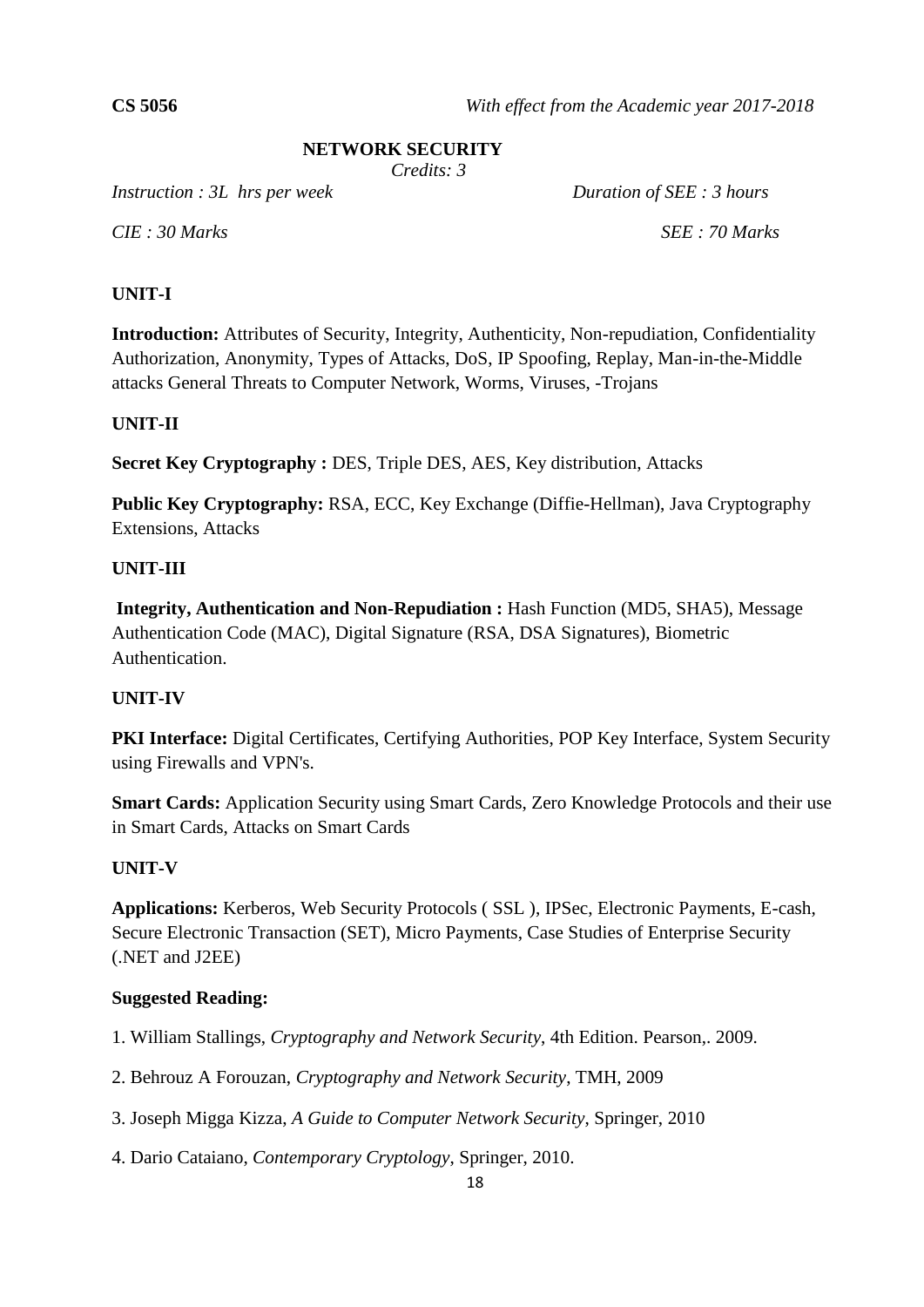#### **Human Computer Interaction**

*Credits: 3*

*Instruction : 3L hrs per week Duration of SEE : 3 hours*

*CIE : 30 Marks SEE : 70 Marks*

#### **UNIT- I**

**Interaction Paradigms:** Computing Environments, Analyzing Interaction Paradigms, Interaction Paradigms

**Interaction Frameworks and Styles**: Frameworks for Understanding Interaction, Coping with Complexity, Interaction Styles.

#### **UNIT- II**

**Interaction Design Process:** Iterative Design, User-Centered Design, Interaction Design Models, Overview of Interaction Design Models

**Discovery**: Discovery Phase Framework, Collection, Interpretation , Documentation

**Design**: Conceptual Design, Physical Design, Evaluation, Interface Design Standards, Designing the Facets of the Interface.

#### **UNIT- III**

**Design Principles:** Principles of Interaction Design, Comprehensibility, Learnability, Effectiveness/Usefulness, Efficiency/Usability, Grouping, Stimulus Intensity , Proportion , Screen Complexity, Resolution/Closure, Usability Goals

**Interaction Design Models:** Model Human Processor, Keyboard Level Model, GOMS, Modeling Structure, Modeling Dynamics, Physical Models

**Usability Testing:** Usability, Usability Test, Design the Test, Prepare for the Test, Perform the Test, Process the Data

#### **UNIT- IV**

**Interface Components:** The WIMP Interface, Other Components

**Icons**: Human Issues Concerning Icons, Using Icons in Interaction Design, Technical Issues Concerning Icons

**Color:** The Human Perceptual System, Using Color in Interaction Design, Color Concerns for Interaction Design, Technical Issues Concerning Color

# **UNIT- V**

**Text**: Human Issues Concerning Text, Using Text in Interaction Design, Technical Issues Concerning Text

**Speech and Hearing**: The Human Perceptual System, Using Sound in Interaction Design, Technical Issues Concerning Sound

**Touch and Movement:** The Human Perceptual System, Using Haptics in Interaction Design, Technical Issues Concerning Haptics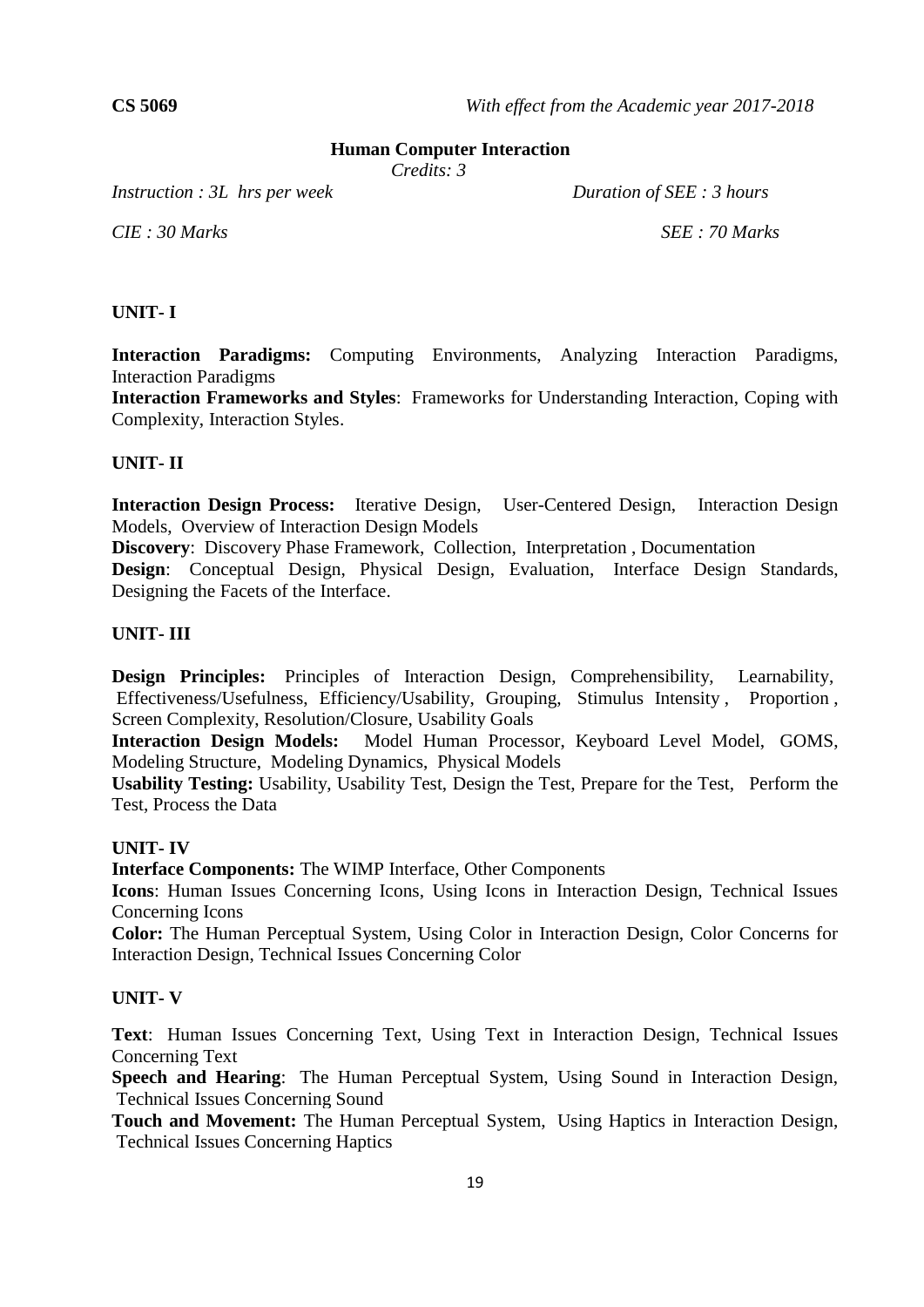- 1. Steven Heim, *The Resonant Interface: HCI Foundations for Interaction Design*, Addison-Wesley, 2007
- 2. J. Preece, Y. Rogers, and H. Sharp, *Interaction Design: Beyond Human-Computer Interaction*, Wiley & Sons, 2nd Edition, 2007
- 3. [Ben Shneiderman](http://www.pearson.ch/autor/24454/Ben-Shneiderman.aspx) , [Catherine Plaisant,](http://www.pearson.ch/autor/38094/Catherine-Plaisant.aspx) *Designing the User Interface: Strategies for Effective Human-Computer Interaction*, Addison-Wesley, 5th Edition, 2009.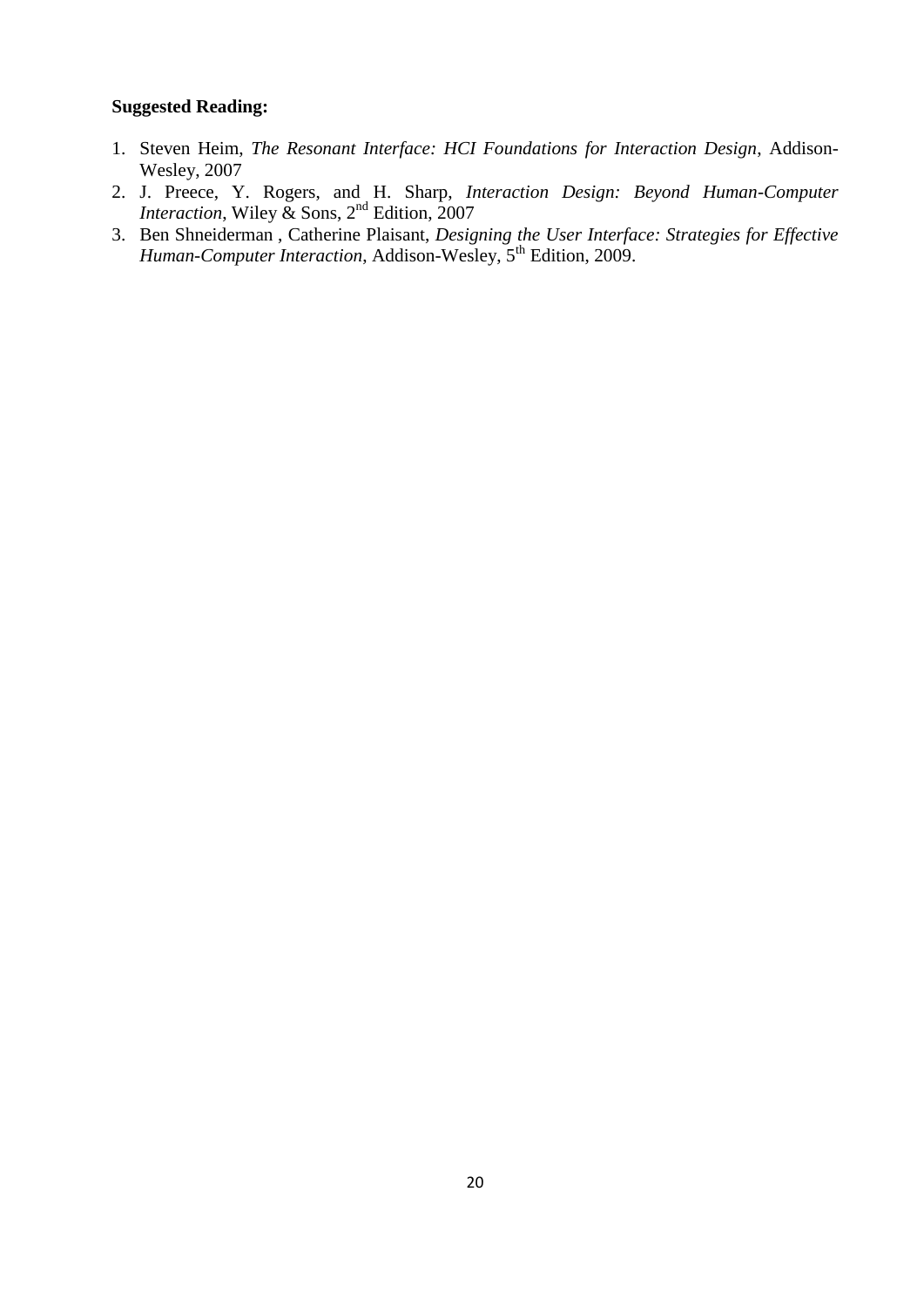#### **Advanced Algorithms**

*Credits: 3:*

*Instruction : 3L hrs per week Duration of SEE : 3 hours* 

*CIE : 30 Marks SEE : 70 Marks*

#### **UNIT-I**

**Algorithm Analysis:** Asymptotic Notation, Amortization.

**Basic Data Structures:** Stacks and Queues, Vectors, Lists and Sequences, Trees, Priority Queues, Heaps, Dictionaries and Hash Tables.

**Search Trees:** Ordered Dictionaries and Binary Search Trees, AVL Trees, Bounded-Depth Search Trees, and Splay Trees.

#### **UNIT-II**

**Fundamental Techniques:** The Greedy Method, Divide-and-Conquer, and Dynamic Programming.

**Graphs:** The Graph Abstract Data Type, Data Structures for Graphs, Graph Traversal, Directed Graphs.

# **UNIT-III**

**Weighted Graphs:** Single-Source Shortest Paths, All-Pairs Shortest Paths, Minimum Spanning Trees.

**Network Flow and Matching:** Flows and Cuts, Maximum Bipartite Matching, Minimum-Cost Flow.

# **UNIT-IV**

**Text Processing:** Strings and Pattern Matching Algorithms, Tries, Text Compression, Text Similarity Testing.

**Number Theory and Cryptography:** Fundamental Algorithms involving numbers, Cryptographic Computations, Information Security Algorithms and Protocols.

#### **UNIT-V**

**Computational Geometry:** Range Trees, Priority Search Trees, Quad Trees and k-D Trees, Convex Hulls.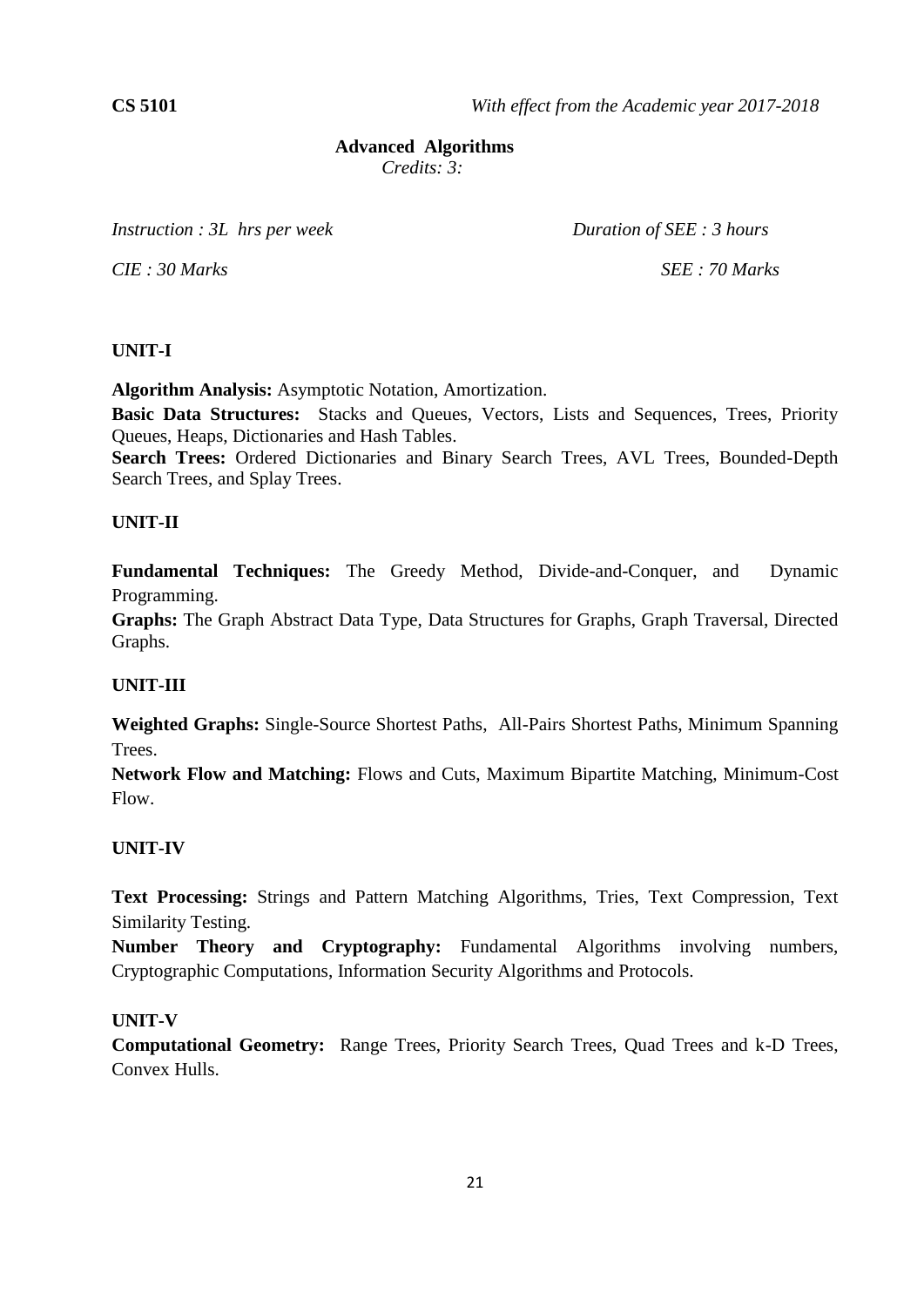- 1. M T Goodrich, R Tomassia. *Algorithm Design – Foundations, Analysis, and Internet Algorithms*, Wiley, 2006.
- 2. E Horowitz S Sahani, S Rajasekaran, C*omputer Algorithms*, Silicon Press, 2nd Edition, 2007.
- 3. Aho, A V Hopcraft, Ullman J D, *The Design and Analysis of Computer Algorithms*, Pearson Education, 2007.
- 4. Hari Mohan Pandey, *Design Analysis and Algorithms*, Firewall Media, 2008.
- 5. Cormen, Lieserson, Rivest, *Introduction to Algorithms*, MIT Press, 2<sup>nd</sup> Edition, 2009.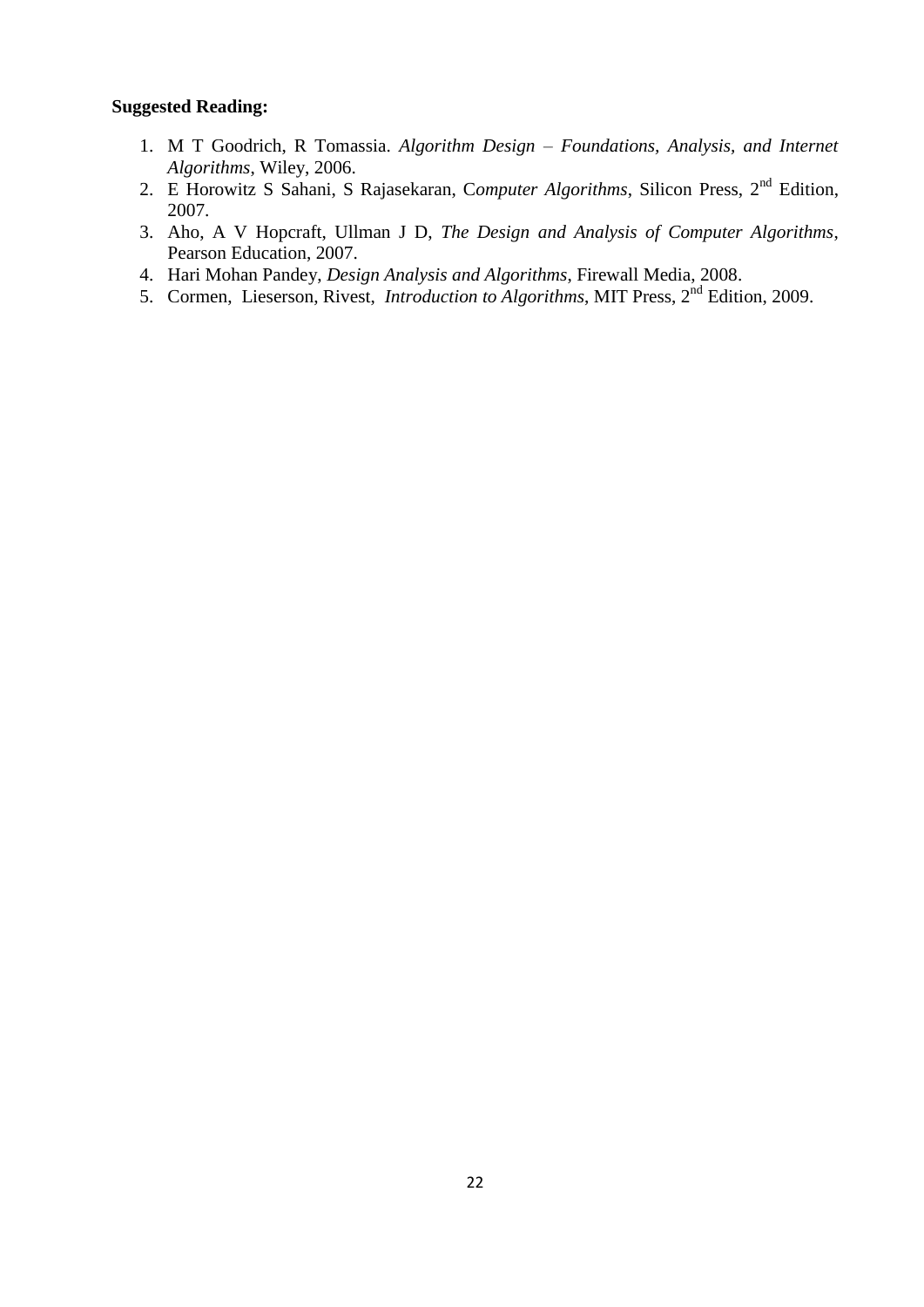# **Advanced Computer Networks**

*Credits:3*

*Instruction : 3L hrs per week Duration of SEE : 3 hours* 

*CIE : 30 Marks SEE : 70 Marks*

# **UNIT I**

**History of Computer Networks and the Internet**: Protocol Layers and Their Service Models Review of OSI and TCP/IP Delay, Loss, and Throughput in Packet-Switched Networks

# **UNIT II**

 **Wireless and Mobile Networks**: Introduction, Wireless Links and Network Characteristics, WiFi:802.11 Wireless LANs, Cellular Internet Access, Mobility Management: Principles Managing Mobility in Cellular Networks, Wireless and Mobility: Impact on Higher-layer Protocols, Bluetooth, Securing Wireless LANs

#### **UNIT III**

**The Network Layer:** Virtual Circuit and Datagram Networks, **The Internet Protocol** (IP): Forwarding and Addressing in the Internet Routing in the Internet Broadcast and Multicast Routing, Congestion Control QOS Label Switching and MPLS, Mobile IP, Voice over IP, IPv6 , **Network-LayerSecurity**:IPsec

#### **UNIT IV**

**Transport Layer:** Introduction and Transport-Layer Services, Multiplexing and Demultiplexing, Connectionless Transport: UDP, Principles of Reliable Data Transfer, Connection-Oriented Transport: TCP, Principles of Congestion Control, TCP Congestion Control, Securing TCP Connections: SSL,

**Application Layer**: Principles of Network Application, The Web and HTTP, HTTPS, File Transfer: FTP, Electronic Mail in the Internet, Securing E-mail

DNS—The Internet's Directory Service, Peer-to-Peer Applications

#### **UNIT V**

**Network Management**: The Infrastructure for Network Management, The Internet-Standard Management Framework, ASN.1, Multimedia Networking, Multimedia Networking Applications , Streaming Stored Audio and Video , Making the Best of the Best-Effort Service, Protocols for Real-Time Interactive Applications, Providing Multiple Classes of Service, Providing (QOS) Quality of Service Guarantees.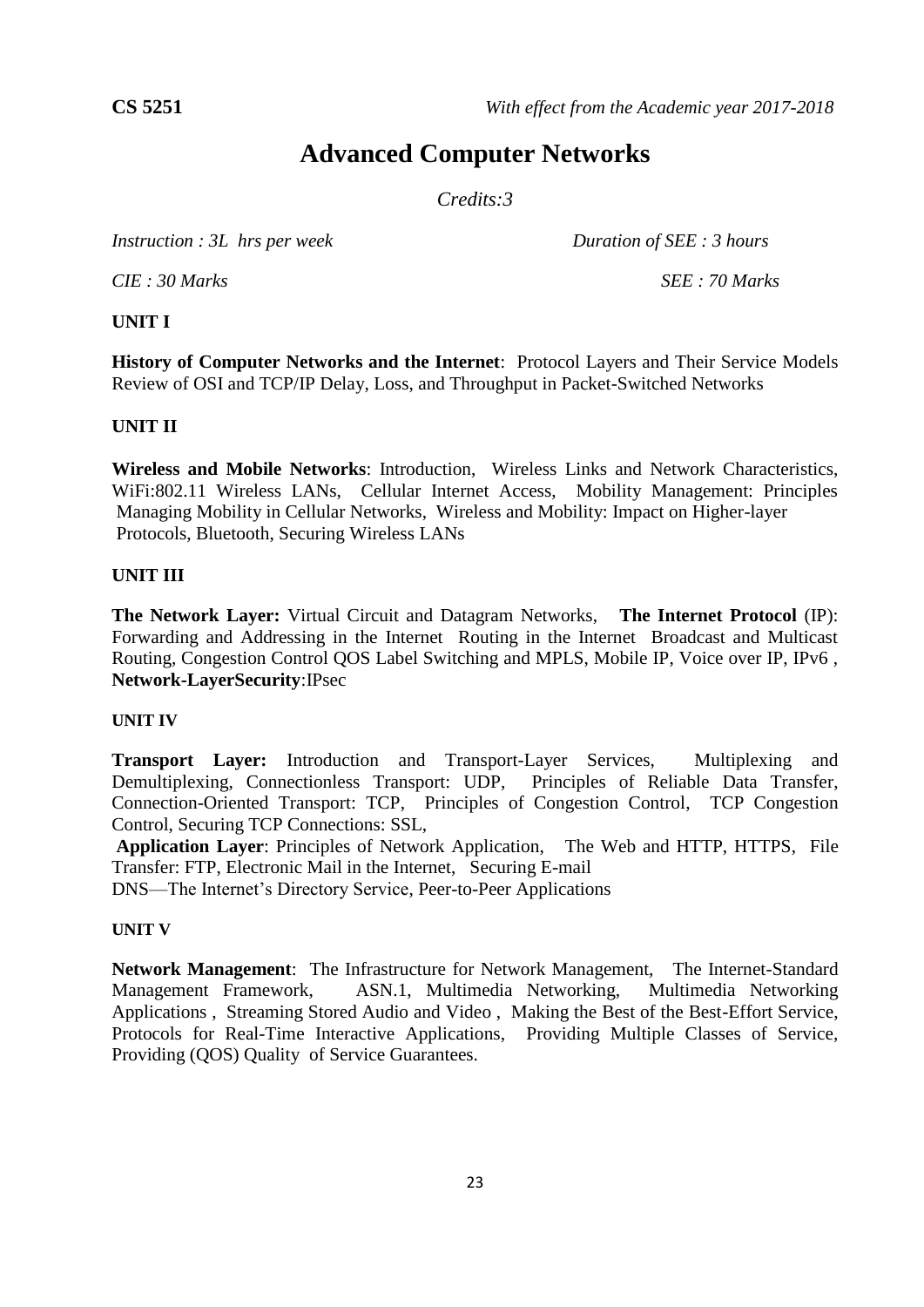- 1. E James, Keith W. Ross and F. Kurose, *Computer Networking: A Top-Down Approach*, Addison- Wesley, 4th Edition, 2008.
- 2. Andrew S Tanenbaum, *Computer Networks*, Prentice Hall PTR, 4<sup>th</sup> Edition, 2003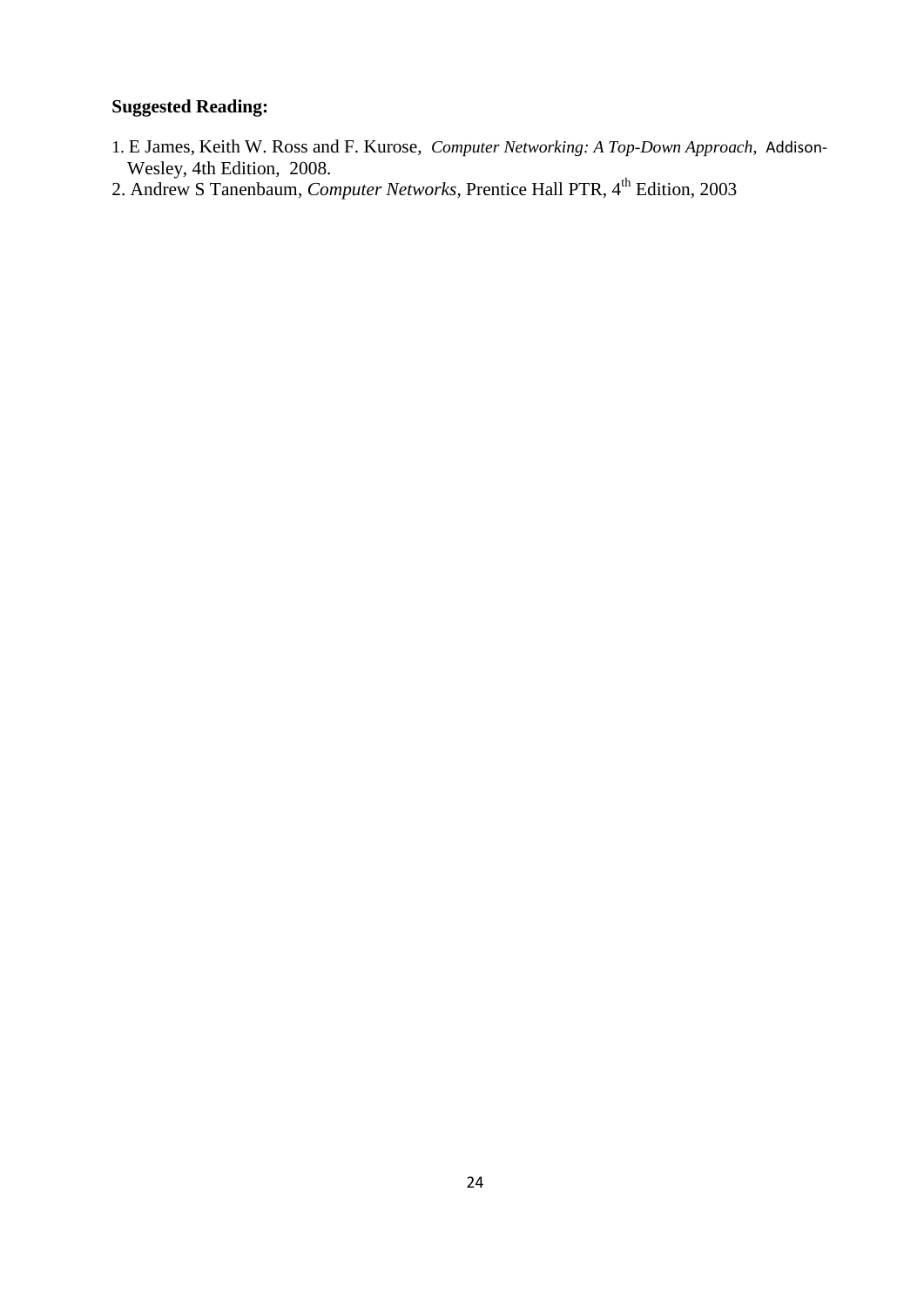# **Wireless Sensor Networks**

*Credits:3*

*Instruction : 3L hrs per week Duration of SEE : 3 hours* 

*CIE : 30 Marks SEE : 70 Marks*

#### **UN1T-I**

**Mobile Ad-Hoc Networking with a View of 4G Wireless:** Imperatives and Challenges, Offthe-Shelf Enables of Ad-Hoc Networks, IEEE 802.11 in Ad Hoc Networks : Protocols, Performance and Open Issues; Sctternet Formation in Bluetooth Networks, Antenna Beamforming and Power Control for Ad Hoc Networks.

#### **UNIT-II**

Topology Control in Wireless Ad Hoc Networks Broadcasting and Activity Scheduling in Ad Hoc Networks, Location Discovery, Mobile Ad Hoc Networks (MANETSs): Routing Technology for Dynamic, Wireless Networking, Routing Approaches in Mobile Ad Hoc Networks.

#### **UNIT-III**

Energy-Efficient Communication in Ad Hoc Wireless Networks, Ad Hoc Networks Security, Self-Organized and Cooperative Ad Hoc Networking, Simulation and Modeling of Wireless, Mobile, and Ad Hoc Networks, Modeling Cross-Layering Interaction Using Inverse Optimization, Algorithmic Challenges in Ad Hoc Networks.

# **UNIT-IV**

**Introduction and Overview of Wireless Sensor Networks:** Application of Wireless Sensor Networks, Examples of Category 1 WSN Applications, Another Taxonomy of WSN Technology.

**Basic Wireless Sensor Technology:** Sensor Node Technology, Sensor Taxonomy, WN Operating Environment, WN Trends.

#### **UNIT-V**

**Wireless Transmission Technology and Systems:** Radio Technology Primer, Available Wireless Technologies. Medium Access Control Protocols for Wireless Sensor Networks: Fundamentals of MAC Protocols, MAC Protocols for WSNs, Sensor-MAC Case Study, IEEE 802.15.4 LR-WPANS Standard Case Study.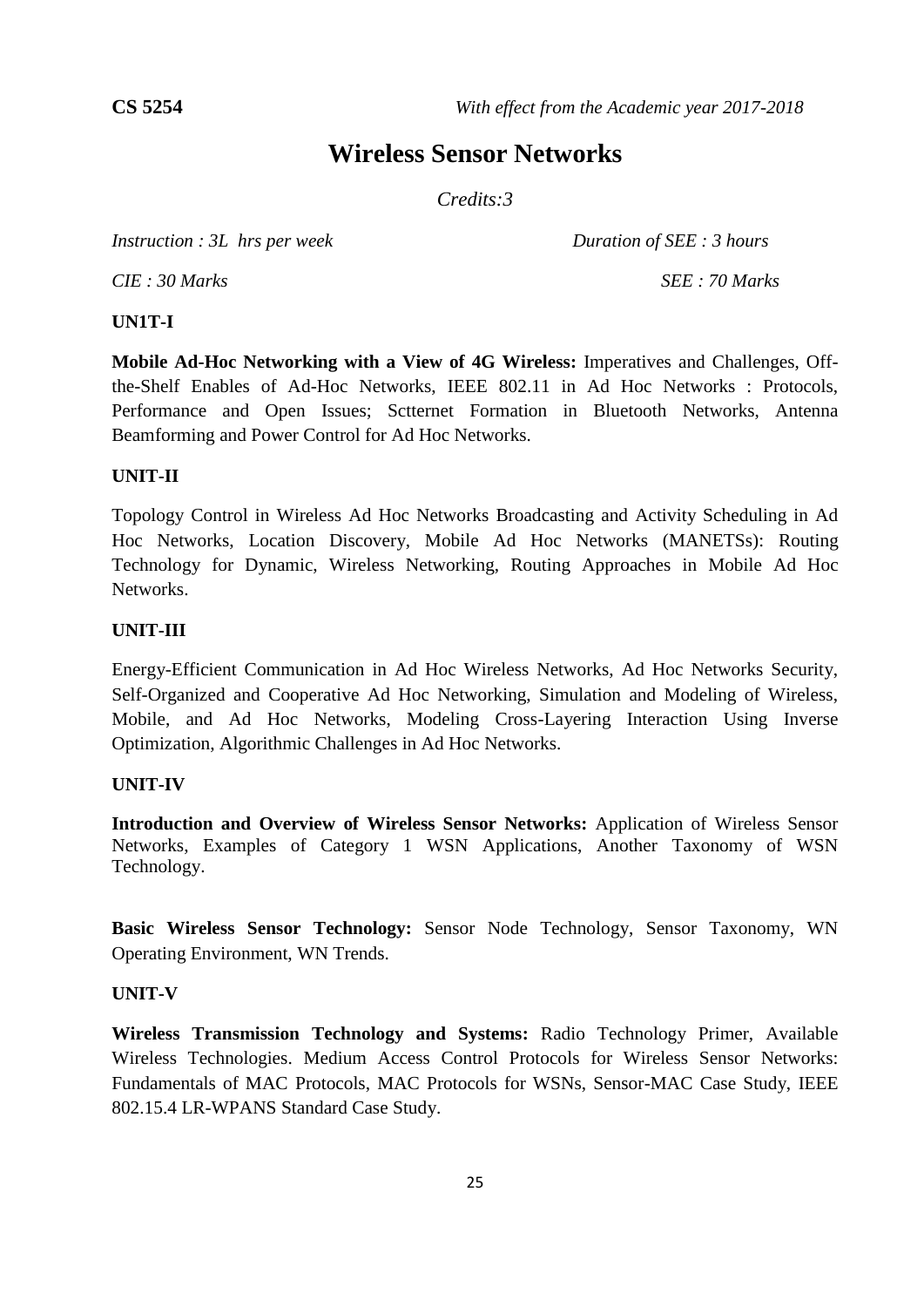- 1. Stefano Basagni, Silvia Giordano, Ivan Stojmenvic**,** *Mobile Ad Hoc Networking,* A John Wiley & Sons, Inc, Publication 2004.
- 2. Kazem Sohraby, Daniel Minoli, Taieb Znati, *Wireless Sensor Networks*, A John Wiley & Sons, Inc, Publication 2007.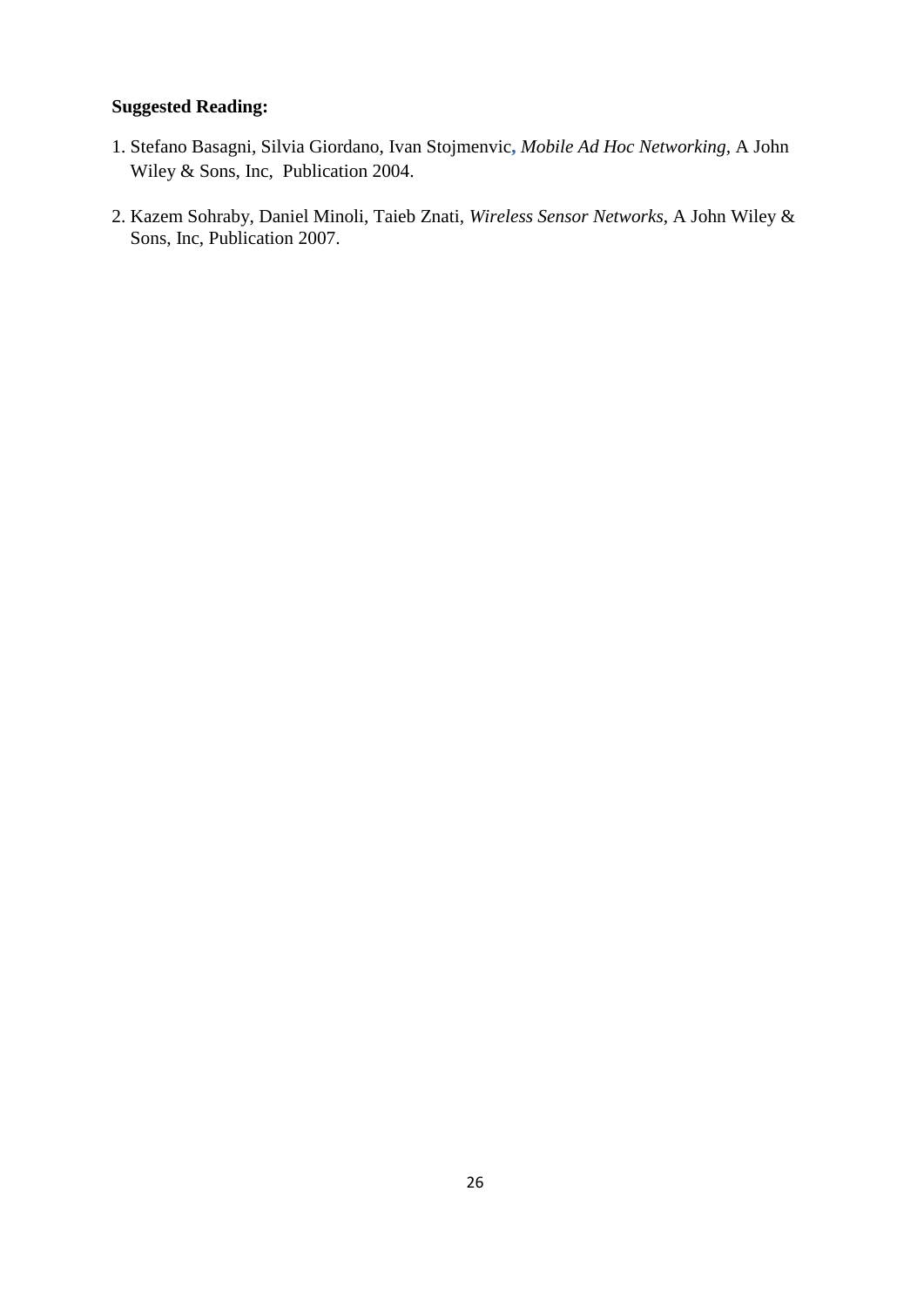**CS 5351** *With effect from the Academic year 2017-2018*

 **Advanced Computer Architecture**

*Credits: 3:*

*Instruction : 3L hrs per week Duration of SEE : 3 hours* 

*CIE : 30 Marks SEE : 70 Marks*

# **UNIT-I**

Measuring Performance and cost: Performance measurement, Enhancements to Uni processsor models, Benchmarks, Basic model of advanced computer architectures.

#### **UNIT-II**

Pipelining and superscalar techniques: Basic pipelining, data and control hazards, Dynamic instruction scheduling, Branch prediction techniques, Performance evaluation, case study- Sun Microsystems -Microprocessor.

#### **UNIT-III**

Vector Processors**:** Vector Processor Models**,** Vector architecture and Design, performance evaluation, Programming Vector processors.

#### **UNIT-IV**

Array Processors: parallel array processor model, memory organization, interconnection networks: performance measures, static and dynamic topologies.

#### **UNIT-V**

Multiprocessors and Multi computers: Multiprocessor models, Shared-memory and distributed memory architectures, memory organization, Cache Coherence and Synchronization Mechanisms, parallel computer, performance models.

- 1. John L. Hennessey and David A. Patterson, *Computer Architecture, A Quantitative Approach*, Elsevier, 4<sup>th</sup> Edition, 2007.
- 2. Sajjan G. Shiva, *Advance Computer Architecture*, Taylor Series Group, CRC press, 2006.
- 3. Kai Hwang, *Advanced Computer Architecture*, Mc Graw Hill, 1999.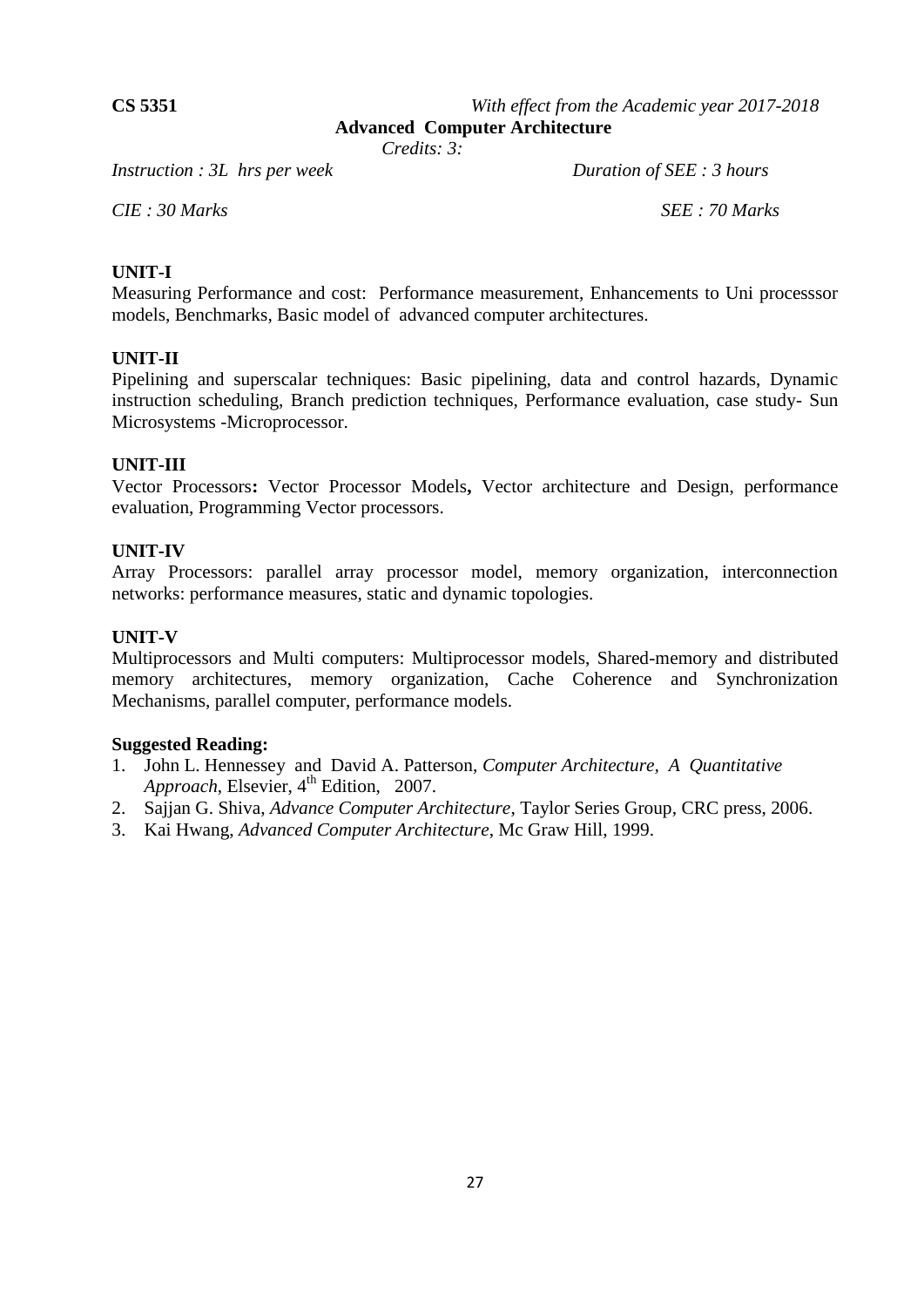# **Scripting Languages for Design Automation**

*Credits: 3:*

*Instruction : 3L hrs per week Duration of SEE : 3 hours* 

*CIE : 30 Marks SEE : 70 Marks*

#### **UNIT I**

**Introduction to Python Programming**: Program Development Cycle, Input, Processing, and Output, Variables, Performing Calculations (Operators, Type conversions, Expressions),

**Decision Structures and Boolean Logic:** if, if-else, if-elif-else Statements, Nested Decision Structures, Comparing Strings, Logical Operators, Boolean Variables.

**Repetition Structures**: Introduction, while loop, for loop, Input Validation Loops, Nested Loops.

# **UNIT II**

**Functions:** Introduction, Defining and Calling a Void Function, Designing a Program to Use Functions, Local Variables, Passing Arguments to Functions, Global Variables and Global Constants, Value-Returning Functions.

**Lists and Tuples**: Sequences, Introduction to Lists, List slicing, Finding Items in Lists with the in Operator, List Methods and Useful Built-in Functions, Copying Lists, Processing Lists, Two-Dimensional Lists, Tuples.

# **UNIT III**

**File and Exceptions:** Introduction to File Input and Output, Using Loops to Process Files, Processing Records, Exceptions.

**Strings:** Basic String Operations, String Slicing, Testing, Searching, and Manipulating Strings **Dictionaries and Sets**: Dictionaries, Sets, Serializing Objects.

# **UNIT IV**

**Recursion:** Introduction, Problem Solving with Recursion, Examples of Recursive Algorithms. **Object-Oriented Programming:** Procedural and Object-Oriented Programming, Classes, Working with Instances, Techniques for Designing Classes, Inheritance, Polymorphism.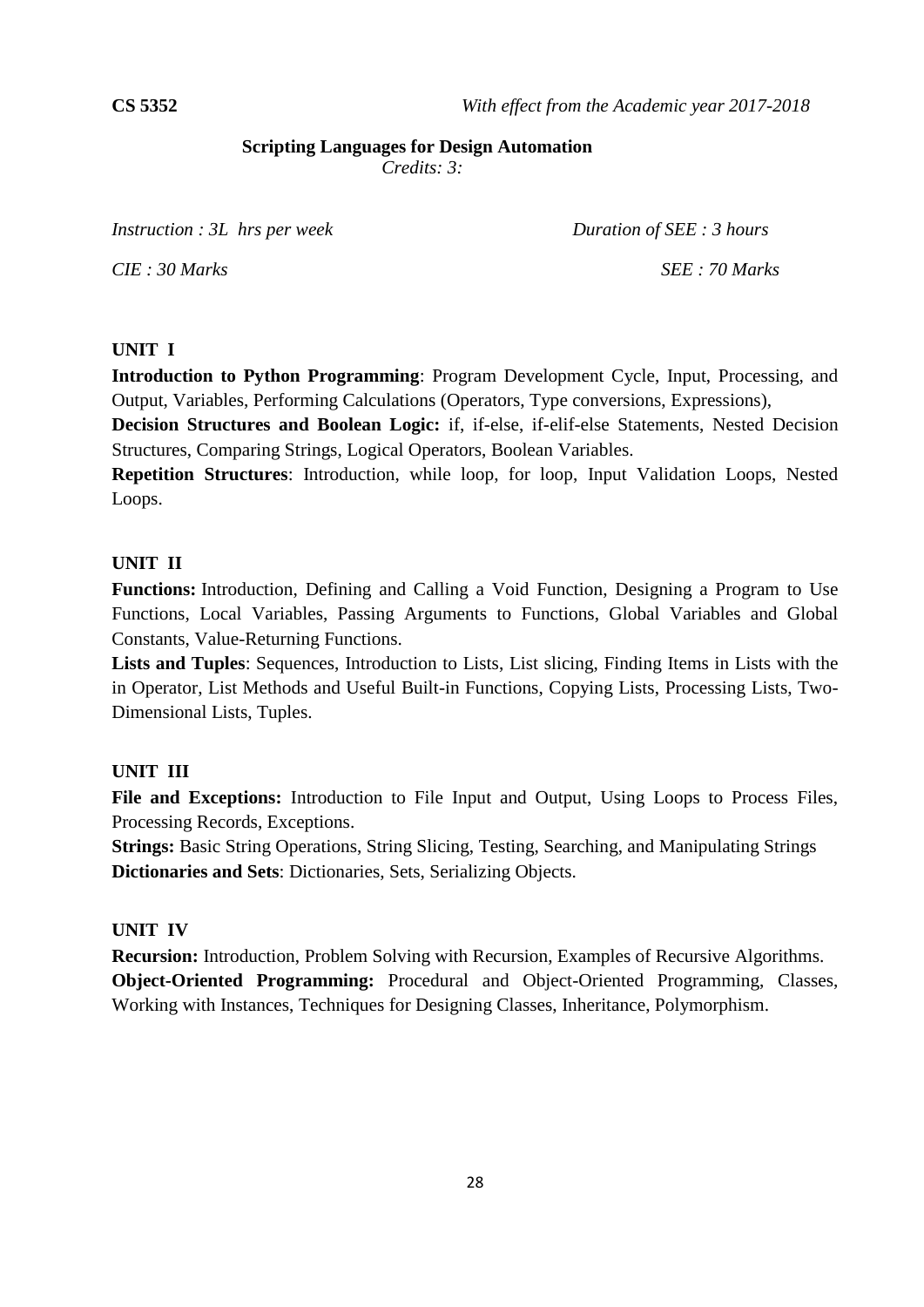#### **UNIT V**

**GUI Programming:** Graphical User Interfaces, Using the tkinter Module, Display text with Label Widgets, Organizing Widgets with Frames, Button Widgets and Info Dialog Boxes, Getting Input with Entry Widget, Using Labels as Output Fields, Radio Buttons, Check Buttons.

- 1. Tony Gaddis, Starting out With Python, Pearson College Division, 3<sup>rd</sup> Edition, 2014.
- 2. John V Guttag, *Introduction to Computation and Programming using Python,* MIT Press, 3<sup>rd</sup> Edition, 2016.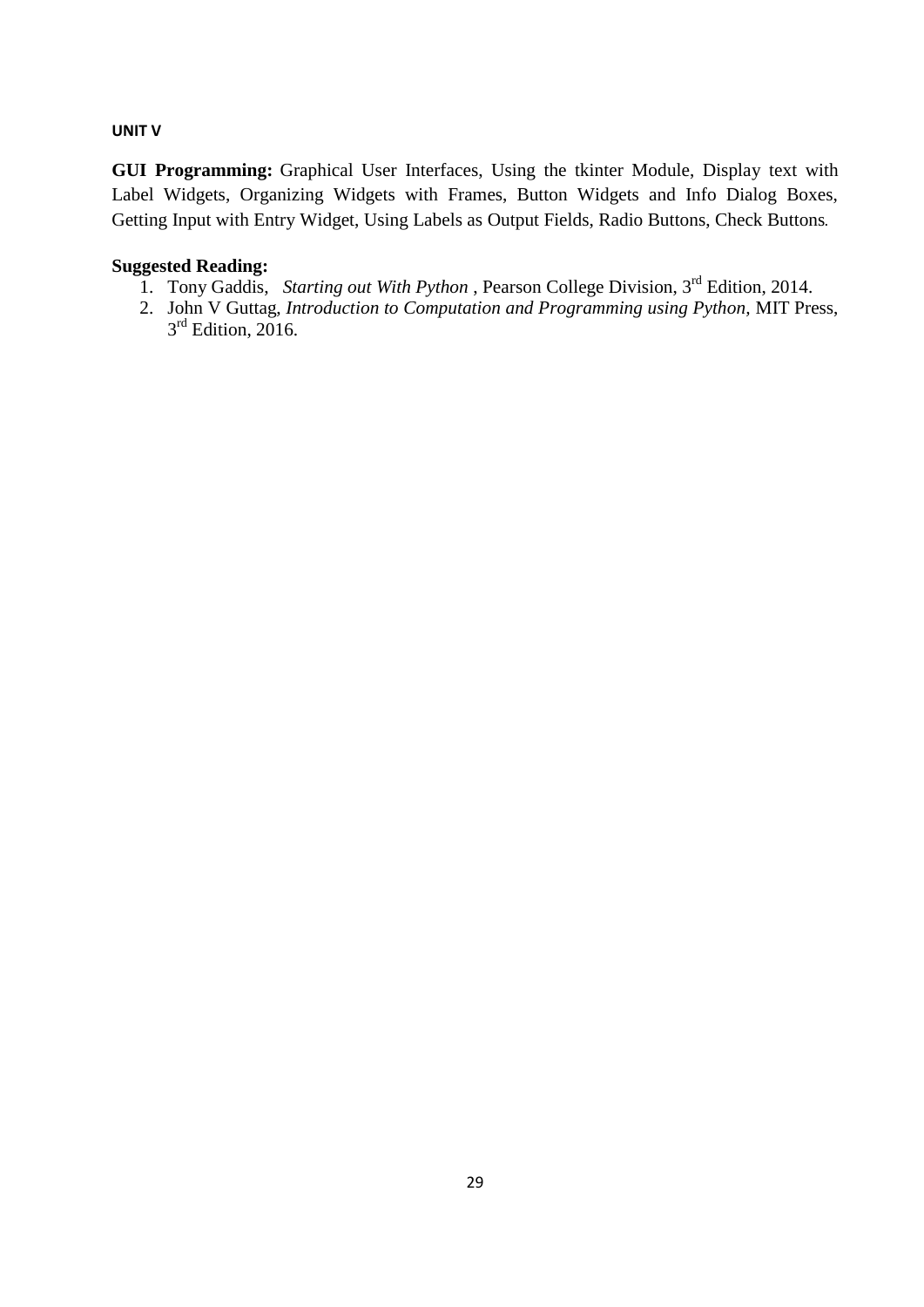**CS 5353** *With effect from the Academic year 2017-2018*

# **Software Engineering for Real Time Systems**

*Credits: 3:*

*Instruction : 3L hrs per week Duration of SEE : 3 hours* 

*CIE : 30 Marks SEE : 70 Marks*

#### **UNIT-I**

**Introduction**: Review of Software Engineering Concepts, Characteristics of Real Time Systems, Importance of including Time Factor, The Real Time System Life Cycle: Requirement Specifications, State Charts.

# **UNIT-II**

**Structured Design Approaches**: Event Based Model, Process-Based Structured Design, Graph-Based Theoretical Model, Petri Net Models: Stochastic Petri Net (SPN) Model Analysis, Annotated Petri Nets, Time-Augmented Petri Nets, Assessment of Petri Net Methods.

#### **UNIT-III**

**Axiomatic Approaches**: Weakest Precondition Analysis, Real Time Logic, Time Related History variables, State Machines and Real-Time Temporal Logic.

# **UNIT-IV**

**Language Support Restrictions**: Real-Time Programming Descipline, Real-Time Programming Languages, Schedulability Analysis.

#### **UNIT-V**

**Verification and Validation of Real-Time Software**: Testing Real Time Properties, Simulation as Verification Tool, Testing Control and Data Flow, Proof Systems, Operational Approach.

- 1. Shem Tow Levi and Ashok K. Agarwal, *Real Time System Design*, McGraw Hill International Editions, 1999.
- 2. Cooling J.E. Jim Cooling, *Software Engineering for Real Time Systems*, Addison Wesly, 2002.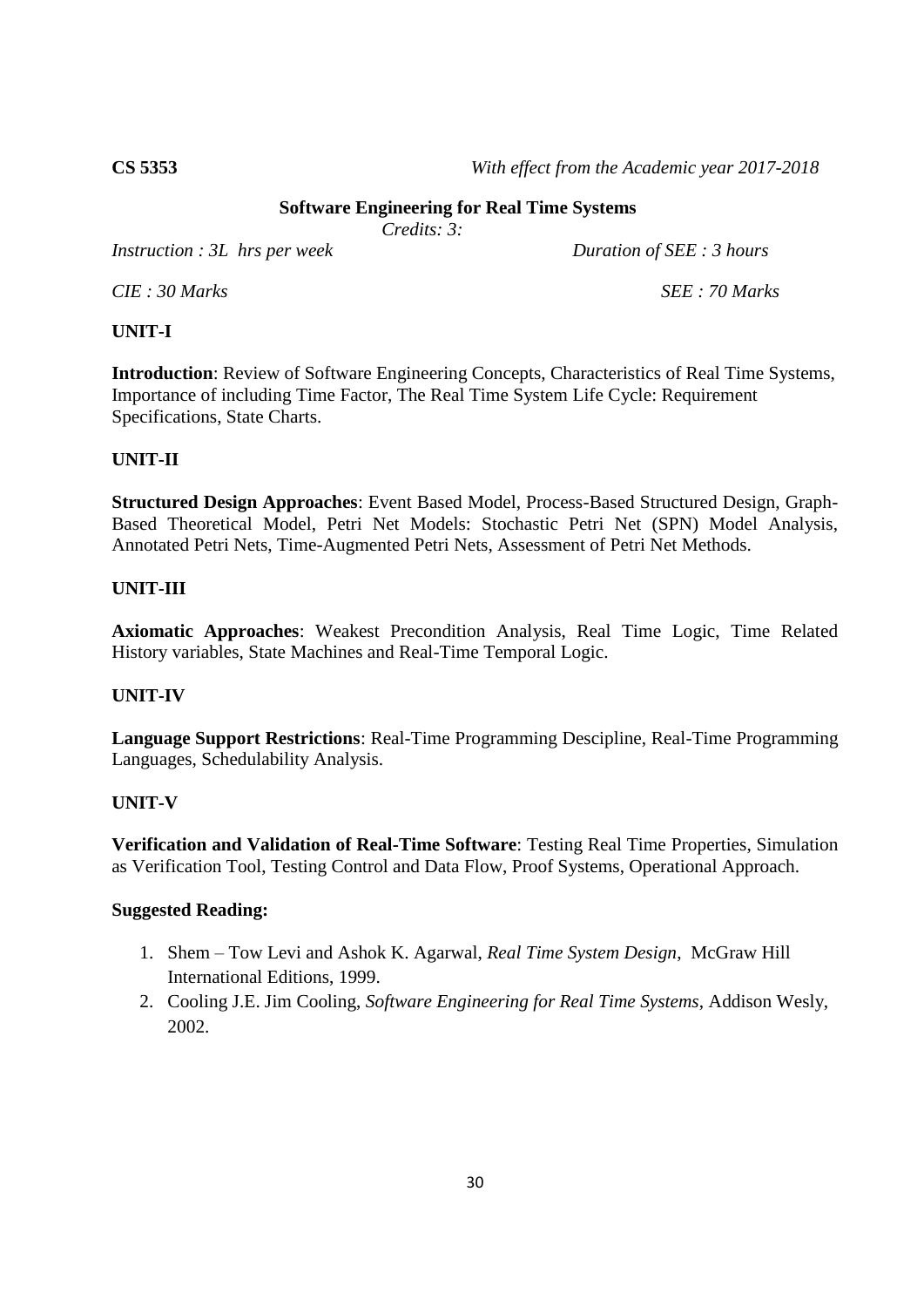#### **Embedded Programming**

*Credits: 3:*

*Instruction : 3L hrs per week Duration of SEE : 3 hours* 

*CIE : 30 Marks SEE : 70 Marks*

#### **UNIT- I**

Embedded OS Fundamentals (Linux): Introduction, Operating System fundamentals, General and Unix OS Architecture Embedded Linux. Booting Process in Linux GNU Tools: gcc, Conditional Compilation, Preprocessor directives, Command line arguments, Make files

#### **UNIT-II**

Embedded C Programming, Review of data types - Scalar types-Primitive types-Enumerated types- Subranges, Structure types-character strings -arrays- Functions Introduction to Embedded C-Introduction, Data types Bit manipulation, Interfacing C with Assembly. Embedded programming issues - Reentrancy, Portability, Optimizing, and testing embedded C programs.

#### **UNIT-III**

Embedded Applications using Data structures , Linear data structures- Stacks and Queues Implementation of stacks and Queues- Linked List - Implementation of linked list, Sorting, Searching, Insertion and Deletion, and non-linear structures.

#### **UNIT-IV**

Introduction to Object Oriented Concepts, Core Java/Java, Core- Java buzzwords, Overview of Java programming, Data types, variables and arrays, Operators, and Control statements.

#### **UNIT –V**

Embedded Java - Understanding J2ME, CDC (Connected Device configuration), CLDC (Connected Limited device configuration), MIDP applications.

Introduction to Programming and App Inventor: Introducing App Inventor, Getting Hands-On with App, Working with Media: Displaying Images, Duplicating Blocks and Using Dropdowns, Sounds, Color Blocks, Layout Components, Input, Variables, and Calculations: The Text Box Component, Performing Calculations, Storing Data with Variables , Creating Blocks with Type blocking, Math Functions. Decision Blocks and Boolean: Introduction to Operators, and Control statements.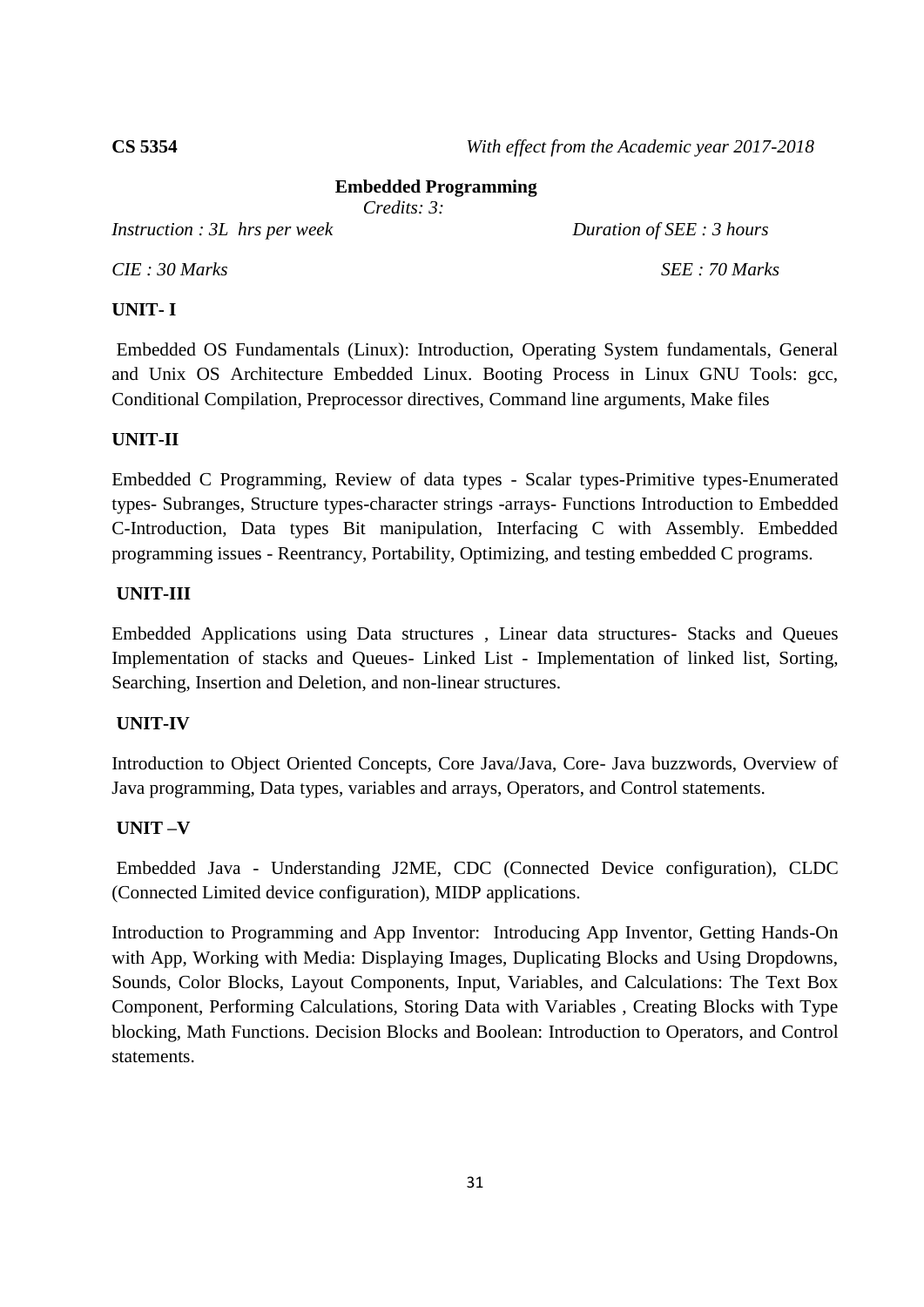#### **Suggested Reading:**

1. Jones, M Tim*, GNU/Linux Application Programming*, 2nd Edition, Course Technology PTR, 2008.

2. Prasad K.V.K.K, *Embedded /Real-Time Systems: Concepts, Design and Programming*, Dreamtech Press, 2003.

3. Sing Li and Jonathan Knudsen, *Beginning J2ME-From Novice to Professional*, Dreamtech Press, 3rd Edition, 2000.

- 4. Herbert Schildt, *The Complete Reference Java2*, Tata Mc GrawHill, 9th Edition, 2014.
- 5. Tony Gaddis, Rebecca Halsey, *Starting Out with App Inventor for Android (1e)*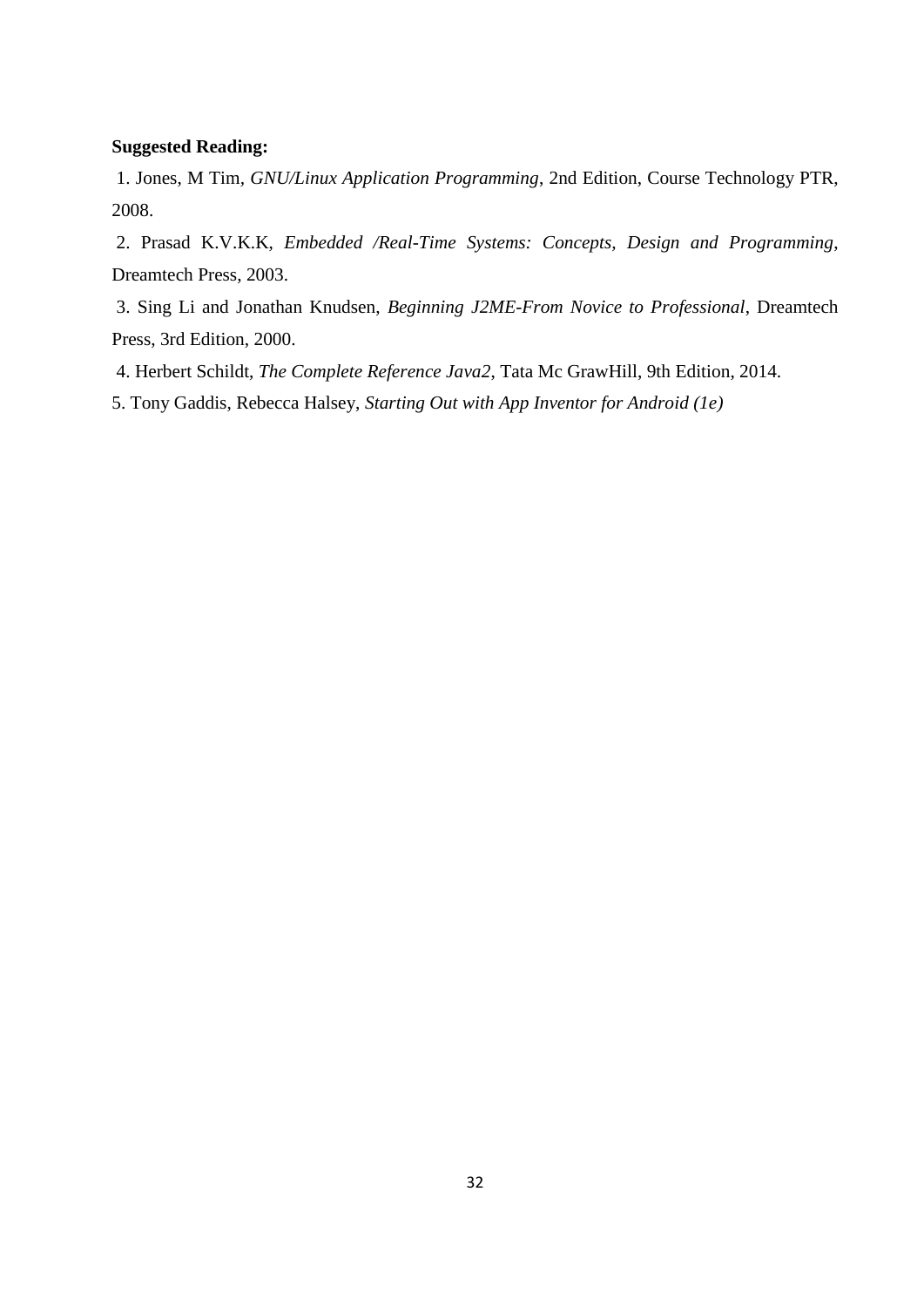#### **Field programmable Gate Arrays**

*Credits: 3:*

*Instruction : 3L hrs per week Duration of SEE : 3 hours* 

*CIE : 30 Marks SEE : 70 Marks*

#### **UNIT-I**

**Introduction to ASIC:** Types of ASIC's, ASIC design flow, Economics of ASIC's, Programmable ASIC's: CPLD and FPGA. Commercially available CPLD's and FPGA's: XILINX, ALTERA, ACTEL. FPGA Design cycle, Implementation tools: Simulation and synthesis, and Programming technologies.

#### **UNIT-II**

FPGA logic cell for XILINX, ALTERA and ACTEL ACT, Technology trends, AC/DC IO Cells, clock and power inputs, FPGA interconnect: Routing resources, Elmore's constant, RC delay and parasitic capacitance FPGA design flow, and Low-level design entry.

#### **UNIT-III**

FPGA physical design, CAD tools, Power dissipation, FPGA Partitioning, Partitioning methods.Floor planning: Goals and objectives, I/O, Power and clock planning, and Floor Planning tools.

#### **UNIT-IV**

Placement: Goals and objectives, Placement algorithms: Min-cut based placement, Iterative Improvement, and simulated annealing.

**Routing:** Goals and objectives, Global routing methods, Back-annotation. Detailed Routing: Goals and objectives, Channel density, Segmented channel routing, Maze routing, Clock and power routing, Circuit extraction, and DRC.

#### **UNIT-V**

**Verification and Testing**: Verification, Logic simulation, Design validation, Timing verification. **Testing Concepts:** Failures, Mechanism and faults, Fault coverage, ATPG methods, Design for testability, Scan Path Design, Boundary Scan design, BIST Design guidelines, and Design of a Testing machine.

- 1. Pak and Chan, Samiha Mourad, *Digital Design using Field Programmable Gate Arrays*, Pearson Education, 1<sup>st</sup> edition, 2009.
- 2. Michael John Sebastian Smith, *Application Specific Integrated Circuits*, Pearson Education Asia,  $3<sup>rd</sup>$  edition 2001.
- 3. S. Brown, R.J.Francis, J.Rose, Z.G.Vranesic, *Field programmable Gate Array*, BSP, 2007.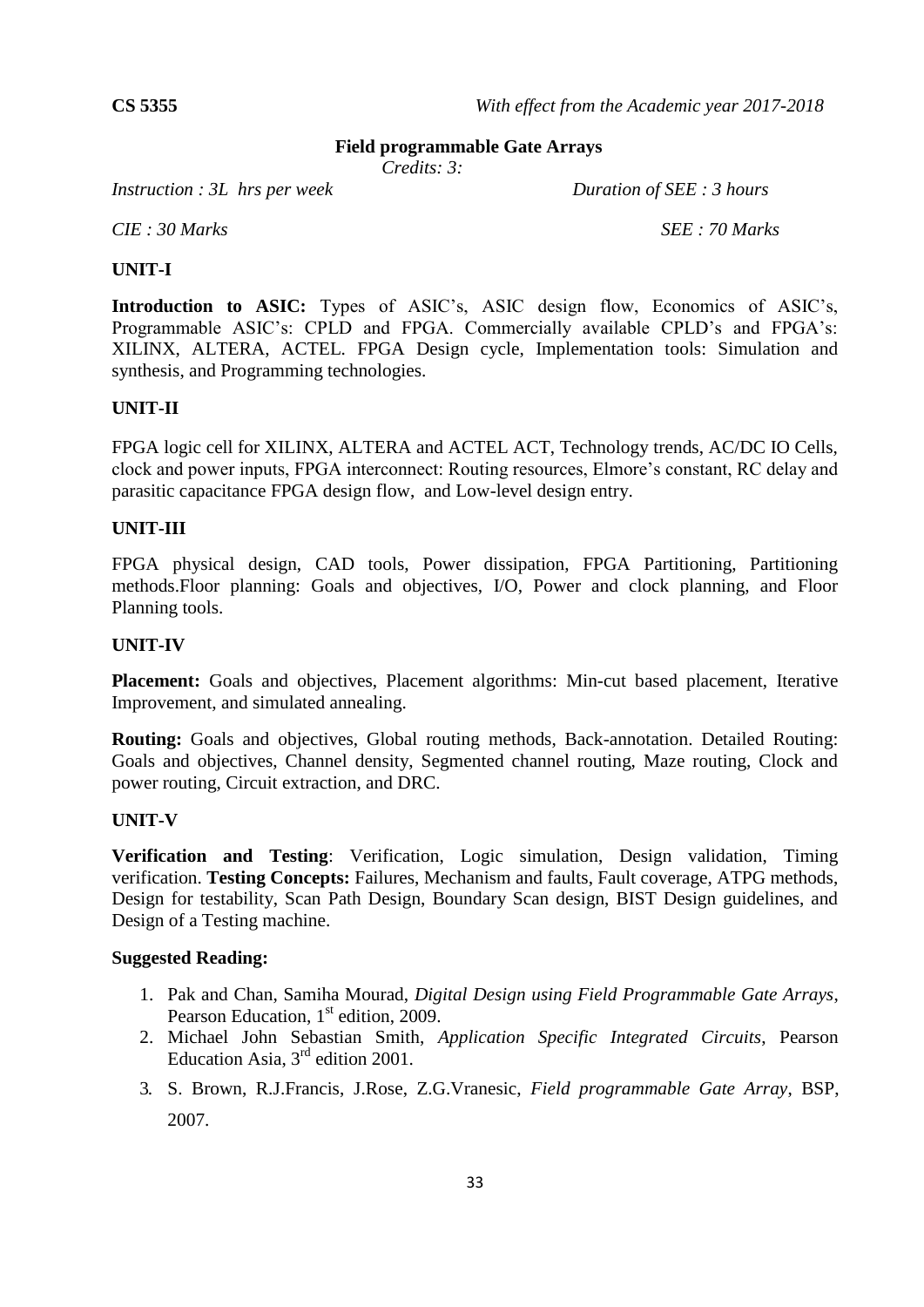#### **System On Chip Architecture**

*Credits: 3:*

*Instruction : 3L hrs per week Duration of SEE : 3 hours* 

*CIE : 30 Marks SEE : 70 Marks*

#### **UNIT-I**

Introduction to Processor Design, Abstraction in Hardware Design, Processor design Tradeoffs, Design for Low power consumption, ARM processor as System-On-Chip: Acorn RISC Machine – Architecture inheritance – ARM programming model – ARM development tools – 3 and 5 stage pipeline ARM Organization – ARM instruction execution and implementation – ARM Co-processor interface.

#### **UNIT-II**

ARM Assembly Language programming: ARM instruction types – data transfer, data processing and control flow instructions.ARM instruction set- Co-processor instructions. Architectural support for High-level language.

#### **UNIT-III**

**Memory Hierarchy**: Memory size and speed – On-chip memory Caches –Cache design- an example- memory management.

#### **UNIT-IV**

**Architectural Support for System Development**: Advanced Microcontroller bus Architecture-ARM memory interface – ARM reference peripheral specification – Hardware system prototyping tools.

#### **UNIT-V**

**Architectural Support for Operating System**: An introduction to Operating Systems – ARM system control coprocessor- CP15 protection unit registers – ARM protection unit.- ARM MMU registers – ARM MMU Architecture – Synchronization – Context Switching input and Output.

- 1. Steve Furber, *ARM System – on Chip Architecture*, Addison Wesley, 2nd Edition, 2000.
- 2. Ricardo Reis, *Design of System on a Chip: Devices and Component,* Springer publishers,  $1<sup>st</sup>$  Edition, 2004.
- 3. Prakash Rashinkar, Peter Paterson and Leena Singh L, *System on Chip Verification Methodologies and Techniques*, Kluwer Academic Publishers, 2001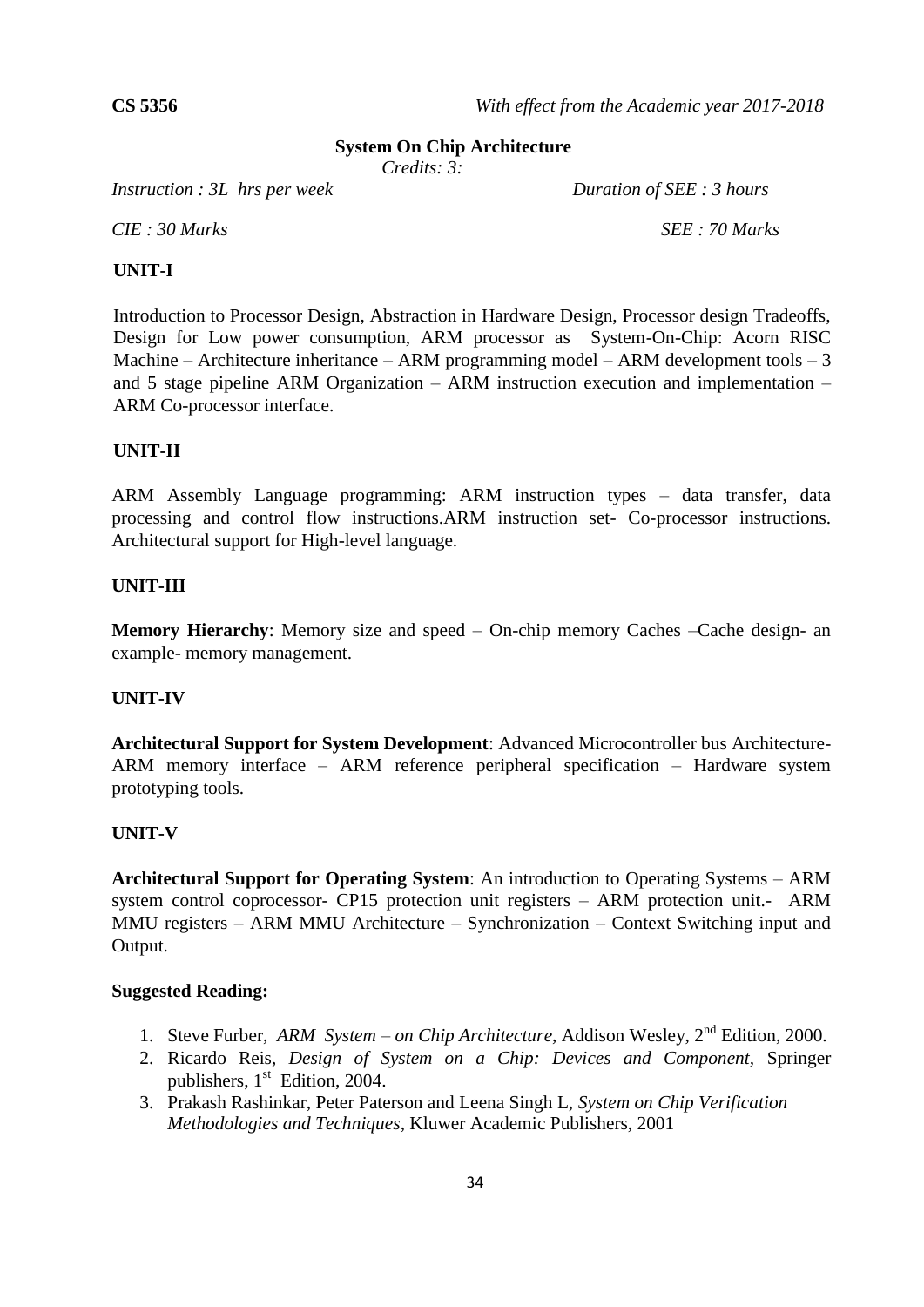#### **Optimization Techniques**

*Credits: 3:*

*Instruction : 3L hrs per week Duration of SEE : 3 hours* 

*CIE : 30 Marks SEE : 70 Marks*

# **UNIT-I**

Use of optimization methods. Introduction to classical optimization techniques, motivation to the simplex method, simplex algorithm, sensitivity analysis.

# **UNIT-II**

Search methods - Unrestricted search, exhaustive search, Fibonocci method, Golden section method, Direct search method, Random search methods, Univariate method, simplex method, Pattern search method.

#### **UNIT-III**

Descent methods, Gradient of function, steepest decent method, conjugate gradient method.

Characteristics of constrained problem, Direct methods, The complex method, cutting plane method.

# **UNIT-IV**

Review of a global optimization techniques such as Monte Carlo method, Simulated annealing and Tunneling algorithm.

#### **UNIT V**

Generic algorithm - Selection process, Crossover, Mutation, Schema theorem, comparison between binary and floating point implementation.

- 1. SS Rao, *Engineering Optimization: Theory and Practice,* John Wiley & Sons, 1996.
- 2. Zhigmiew Michelewicz, *Genetic Algorithms + Data Structures = Evaluation Programs*, Springer-Verlag Berlin Heidelberg, 1992.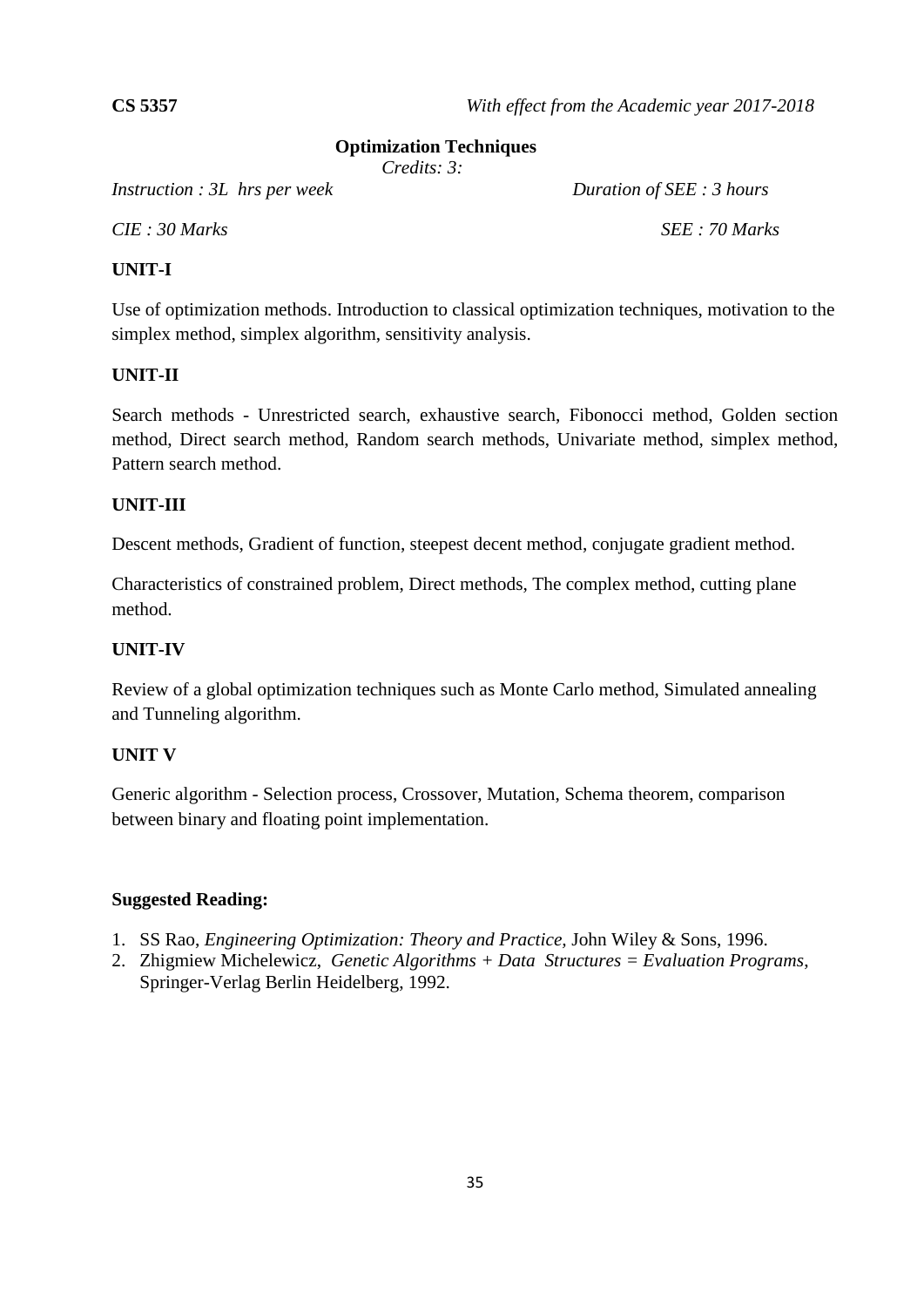#### **Product Design and Quality Management**

*Credits: 3:*

*Instruction : 3L hrs per week Duration of SEE : 3 hours*

*CIE : 30 Marks SEE : 70 Marks*

#### **UNIT-I**

Product Design and Development, Development processes, Identifying customer needs, Establishing product specifications, Concept generation, Concept selection, Product architecture, and Industrial design.

#### **UNIT-II**

Product Design and Development Design for Manufacturing, Prototyping, Robust Design, Patents and Intellectual property, Product Development Economics, and Managing Product Development Projects.

#### **UNIT-III**

Total Quality Management Principles and Practices: Definition of quality, Customer satisfaction and Continuous improvement.

#### **UNIT -IV**

Total Quality Management, Tools and Techniques: Statistical Process Control, Quality Systems, Bench Marking.

#### **UNIT -V**

Total Quality Management , Quality Function Deployment, Product Liability, Failure Mode and Effect Analysis, Management Tools.

- 1. T Dale H. Besterfield , *Total Quality Management*, Pearson Education Asia, Pearson Education India,  $2<sup>nd</sup>$  Edition, 2011.
- 2. Karl T Ulrich & Steven D Eppinger, *Product Design & Development*; McGraw-Hill Education, 5<sup>th</sup> Edition, 2011.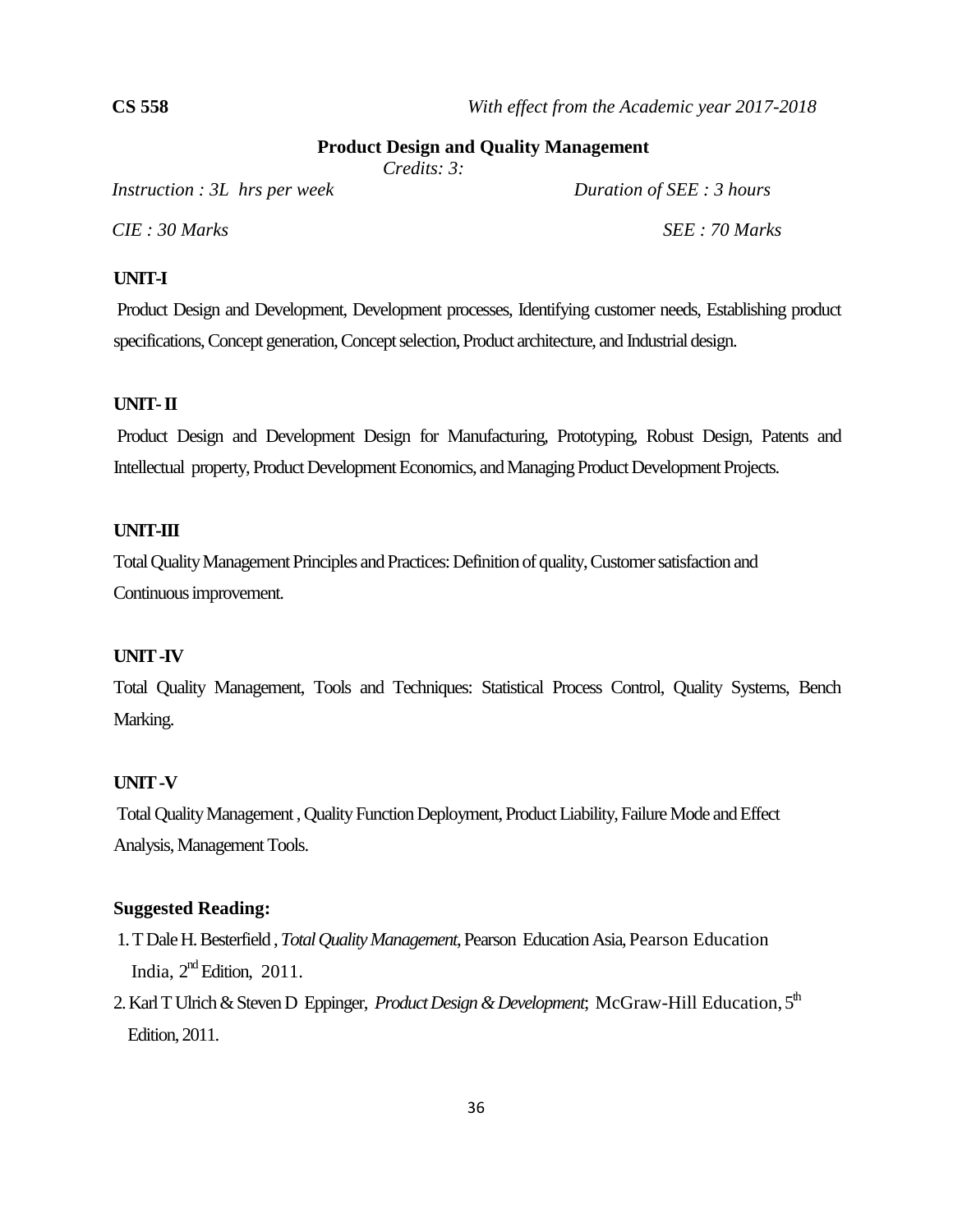#### **Design for Testability**

*Credits: 3:*

*Instruction : 3L hrs per week Duration of SEE : 3 hours*

*CIE : 30 Marks SEE : 70 Marks*

#### **UNIT-I**

**Introduction to Testing**: Testing Philosophy, Role of Testing, Digital and Analog VLSI Testing, VLSI Technology Trends affecting Testing, Types of Testing, Fault Modeling: Defects, Errors and Faults, Functional Versus Structural Testing, Levels of Fault Models, Single Stuck-at Fault.

# **UNIT –II**

**Logic and Fault Simulation**: Simulation for Design Verification and Test Evaluation, Modeling Circuits for Simulation, Algorithms for True-value Simulation, Algorithms for Fault Simulation, ATPG.

# **UNIT –III**

**Testability Measures**: SCOAP Controllability and Observability, High Level Testability Measures, Digital DFT and Scan Design: Ad-Hoc DFT Methods, Scan Design, Partial-Scan Design, Variations of Scan.

# **UNIT –IV**

**Built-In Self-Test**: The Economic Case for BIST, Random Logic BIST: Definitions, BIST Process, Pattern Generation, Response Compaction, Built-In Logic Block Observers, Test-Per-Clock, Test-Per-Scan BIST Systems, Circular Self Test Path System, Memory BIST, Delay Fault BIST.

# **UNIT –V**

**Boundary Scan Standard**: Motivation, System Configuration with Boundary Scan: TAP Controller and Port, Boundary Scan Test Instructions, Pin Constraints of the Standard, Boundary Scan Description Language: BDSL Description Components, Pin Descriptions.

- 1. M. Abramovici, M.A.Breuer and A.D Friedman, *Digital Systems and Testable Design*, Wiley, 1994.
- 2. P.K. Lala*, Digital Circuits Testing and Testability*, Academic Press, 1997.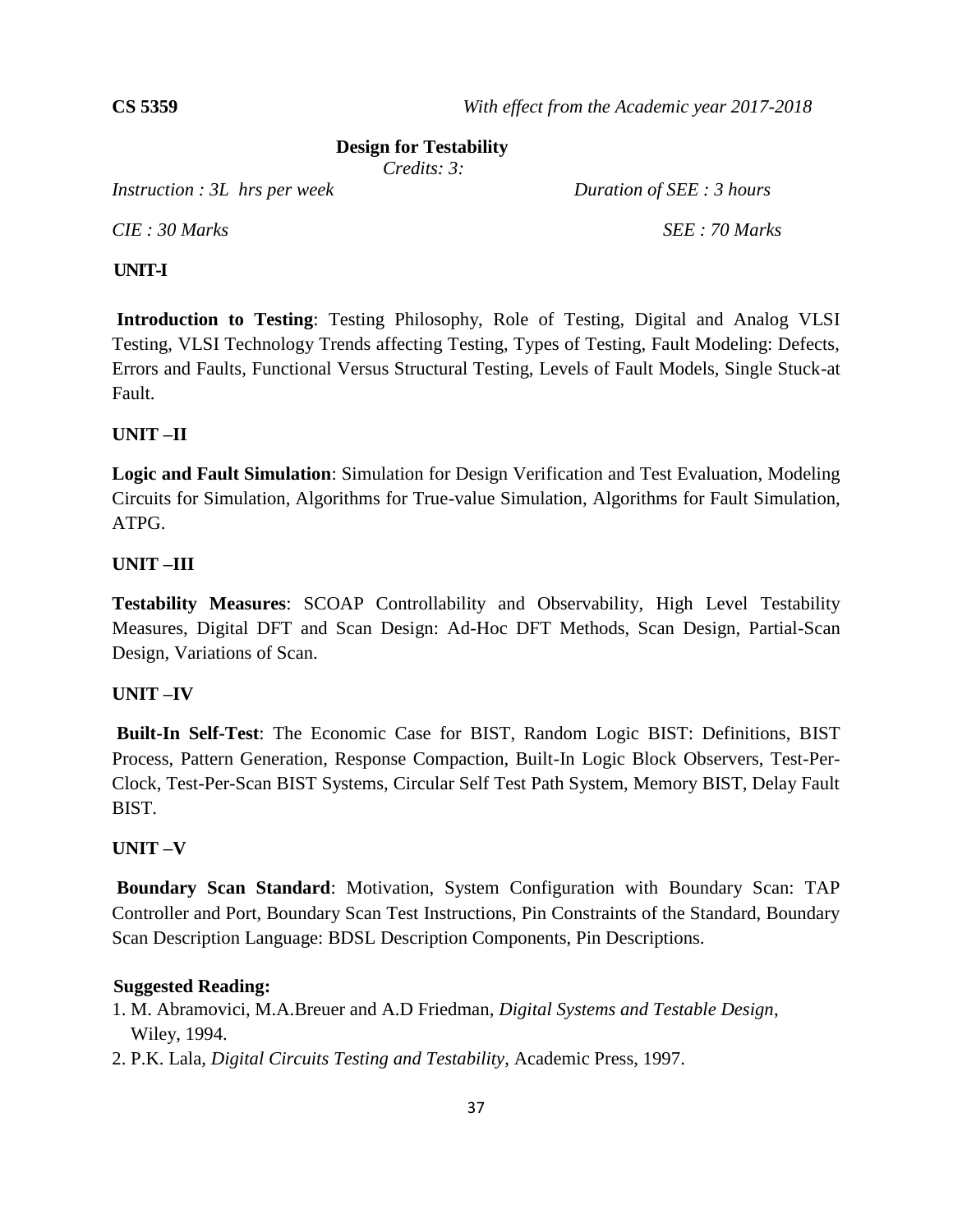#### **DSP Architecture**

*Credits: 3:*

*Instruction : 3L hrs per week Duration of SEE : 3 hours*

*CIE : 30 Marks SEE : 70 Marks*

#### **UNIT I**

Introduction to DSP Processors: Differences between DSP and other  $\mu$ p architectures, their comparison and need for special ASPs , RISC & CISC CPUs .

#### **UNIT II**

Overview of DSP processor design: fixed point DSPs – Architecture of TMS 320C 5X, C54X Processors, addressing modes, Assembly instructions, Pipelining and on-chip peripherals.

#### **UNIT III**

Floating point DSPs: Architecture of TMS 320 – IX- Data formats, Floating Point operations, addressing modes, instructions, pipelining and peripherals.

#### **UNIT IV**

DSP interfacing & software development tools: I/O interfacing with A/D converters, PCs, Dual port RAMs, EPGAs, DSP tools – Assembler, debugger, c-compiler, linker, editor, code composer studio.

#### **UNIT V**

Applications using DSP adaptive filtering, spectrum analysis, Echo cancellation modems, voice synthesis and recognition. Brief ideas of AD, Motorola DSP CPUs and their comparison with TI CPUs.

- 1. C. Marren & G. Ewess, *A Simple Approach to Digital Signal Processing*, WILEY Interscience, 1996.
- 2. K. Shin, *DSP Applications with TMS 320 Family*, Prentice Hall, 1987.
- 3. B. Ventakaramani, M. Bhaskar, *Digital Signal Processes, Architecture Processing and Applications*, Tata Mc Graw Hill, 2002.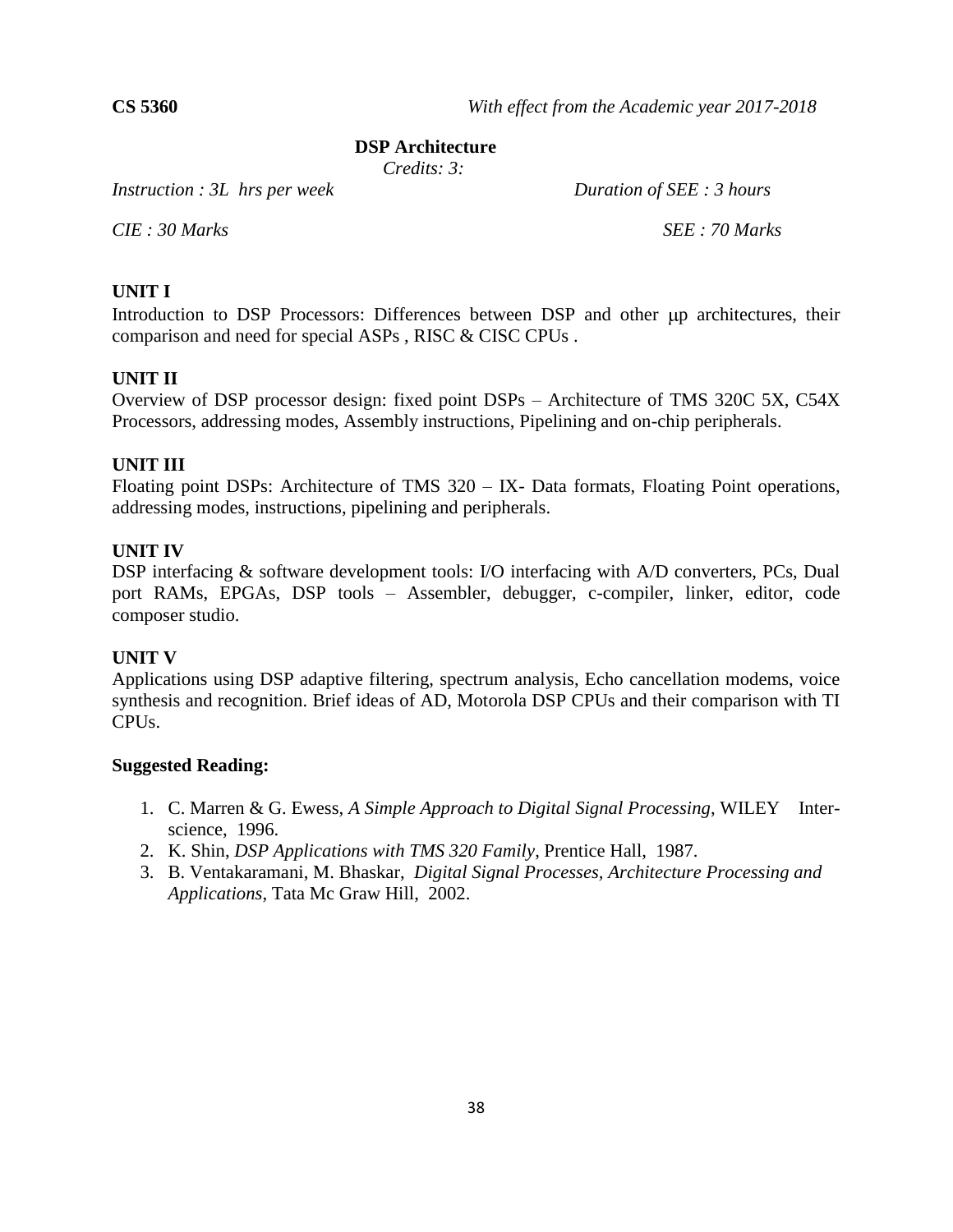#### **Graph Theory and its Applications**

*Credits: 3:*

*Instruction : 3L hrs per week Duration of SEE : 3 hours*

*CIE : 30 Marks SEE : 70 Marks*

#### **UNIT I**

**Preliminaries:** Graphs, isomorphism, subgraphs, matrix representations, degree, operations on graphs, degree sequences

**Connected graphs and shortest paths:** Walks, trails, paths, connected graphs, distance, cutvertices, cut-edges, blocks, connectivity, weighted graphs, shortest path algorithms T**rees:** Characterizations, number of trees, minimum spanning trees.

#### **UNIT II**

**Special classes of graphs:** Bipartite graphs, line graphs, chordal graphs **Eulerian graphs:** Characterization, Fleury's algorithm, chinese-postman-problem

#### **UNIT III**

**Hamilton graphs:** Necessary conditions and sufficient conditions

**Independent sets, coverings, matchings:** Basic equations, matchings in bipartite graphs, perfect matchings, greedy and approximation algorithms

#### **UNIT IV**

**Vertex colorings:** Chromatic number and cliques, greedy coloring algorithm, coloring of chordal graphs, Brook's theorem

**Edge colorings:** Gupta-Vizing theorem, Class-1 graphs and class-2 graphs, equitable edgecoloring**.**

#### **UNIT V**

**Planar graphs:** Basic concepts, Eulers formula, polyhedrons and planar graphs,

charactrizations, planarity testing, 5-color-theorem

**Directed graphs:** Out-degree, in-degree, connectivity, orientation, Eulerian directed graphs, Hamilton directed graphs, tournaments

#### **Suggested Reading:**

1 F.Harry, Graph theory, Narosa Publications, 1988.

2.C.Berge: Graphs and Hypergraphs, North Holland/Elsevier, 1973

3. J A Bondy and U.S. R Murthy, *Graph Theory with Applications*, Elsevier Science Ltd, 1976.

4. Douglas B West, *Introduction to Graph Theory,* Prentice Hall, 2004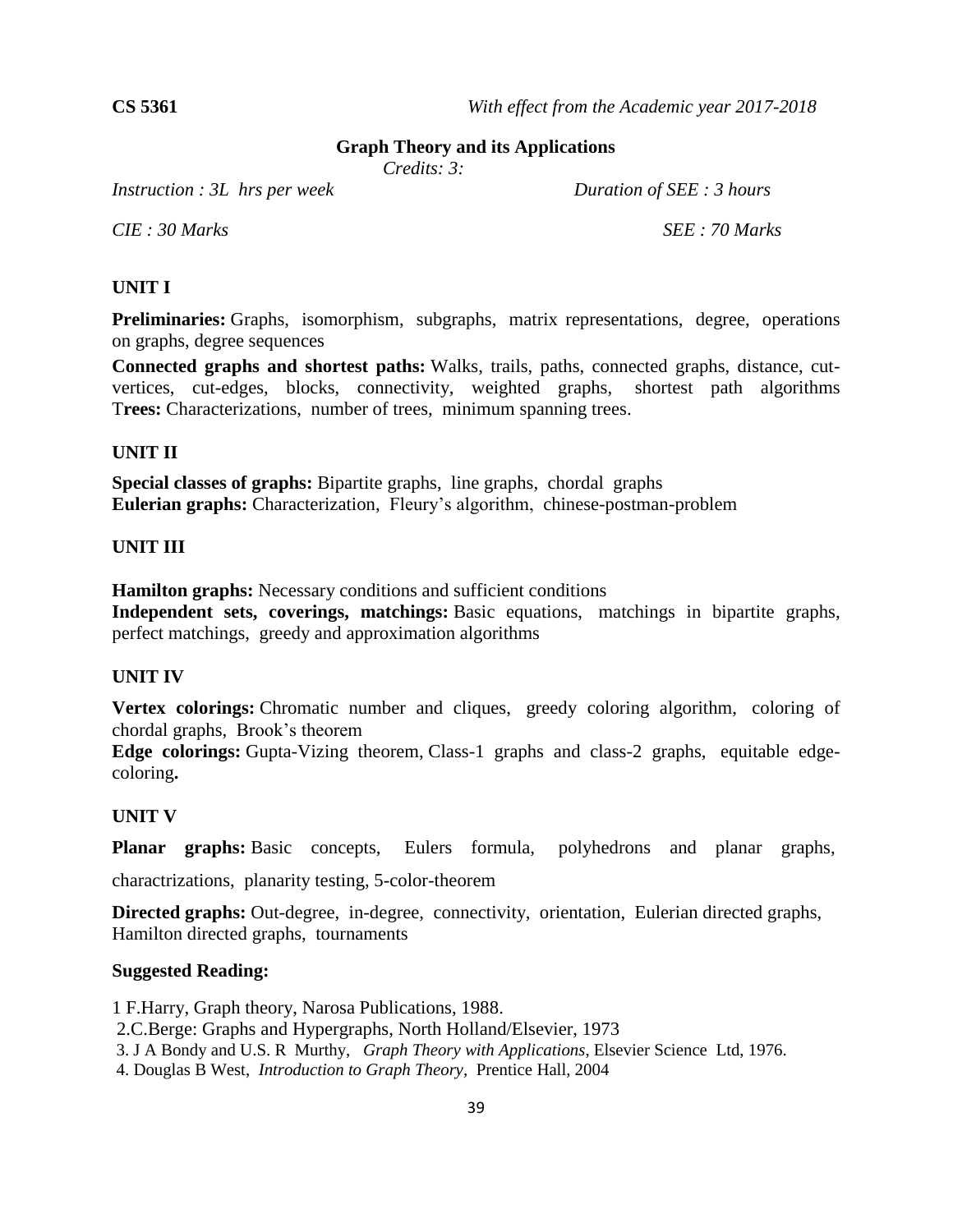#### **Low power VLSI Design**

*Credits: 3:*

*Instruction : 3L hrs per week Duration of SEE : 3 hours*

*CIE : 30 Marks SEE : 70 Marks*

#### **UNIT-I**

MOS Transistor – Nanometer Transistor and its model – body effect, Channel Length Modulation and short channel effects – velocity saturation, sub-threshold conduction, threshold voltage control, drain induced barrier lowering, gate induced drain leakage, Complete MOS Transistor Model and large and small signal models of BJTs and MOSFETs.

CMOS Inverter: Static and Dynamic behavior and Power, Energy and Energy-Delay analysis of CMOS Inverter

#### **UNIT-II**

Designing Combinational Logic Gates in CMOS: Introduction, Static CMOS Design, Dynamic CMOS Design.

Designing Sequential Logic circuits: Introduction, Static Latches and Registers, Dynamic Latches and Registers

#### **UNIT-III**

Power Estimation Techniques: Circuit Level – Modeling of Signals, Signal Probability Calculations, Statistical techniques; High Level Power Analysis – RTL Power Estimation, Fast Synthesis, Analytical Approaches, Architectural Power Estimation.

#### **UNIT-IV**

Power Optimization Techniques – I: Dynamic Power Reduction – Dynamic Power Component, Circuit Parallelization, Voltage Scaling Based Circuit Techniques, Circuit Technology – Independent Power Reduction, Circuit Technology Dependent Power Reduction; Leakage Power Reduction – Leakage Components, Design Time Reduction Techniques, Run-time Standby Reduction Techniques, Run-time Active Reduction Techniques Reduction in Cache Memories.

#### **UNIT-V**

Power Optimization Techniques – II: Low Power Very Fast Dynamic Logic Circuits, Low Power Arithmetic Operators, Energy Recovery Circuit Design, Adiabatic – Charging Principle and its implementation issues.

- 1. Jan M Rabaey, A Chandrakasan, Borvioje N "Digital Integrated Circuits Design Perspective"  $\text{PHI-2}^{\text{nd}}$  edition, 2005.
- 2. Kaushik Roy and Sharat Prasad, *Low-Power CMOS VLSI Circuit Design*, Wiley Interscience Publications, 2000.
- 3. Christian Piguet, *Low Power CMOS Circuits Technology, Logic Design and CAD Tools*, 1<sup>st</sup> Indian Reprint, CRC Press, 2010.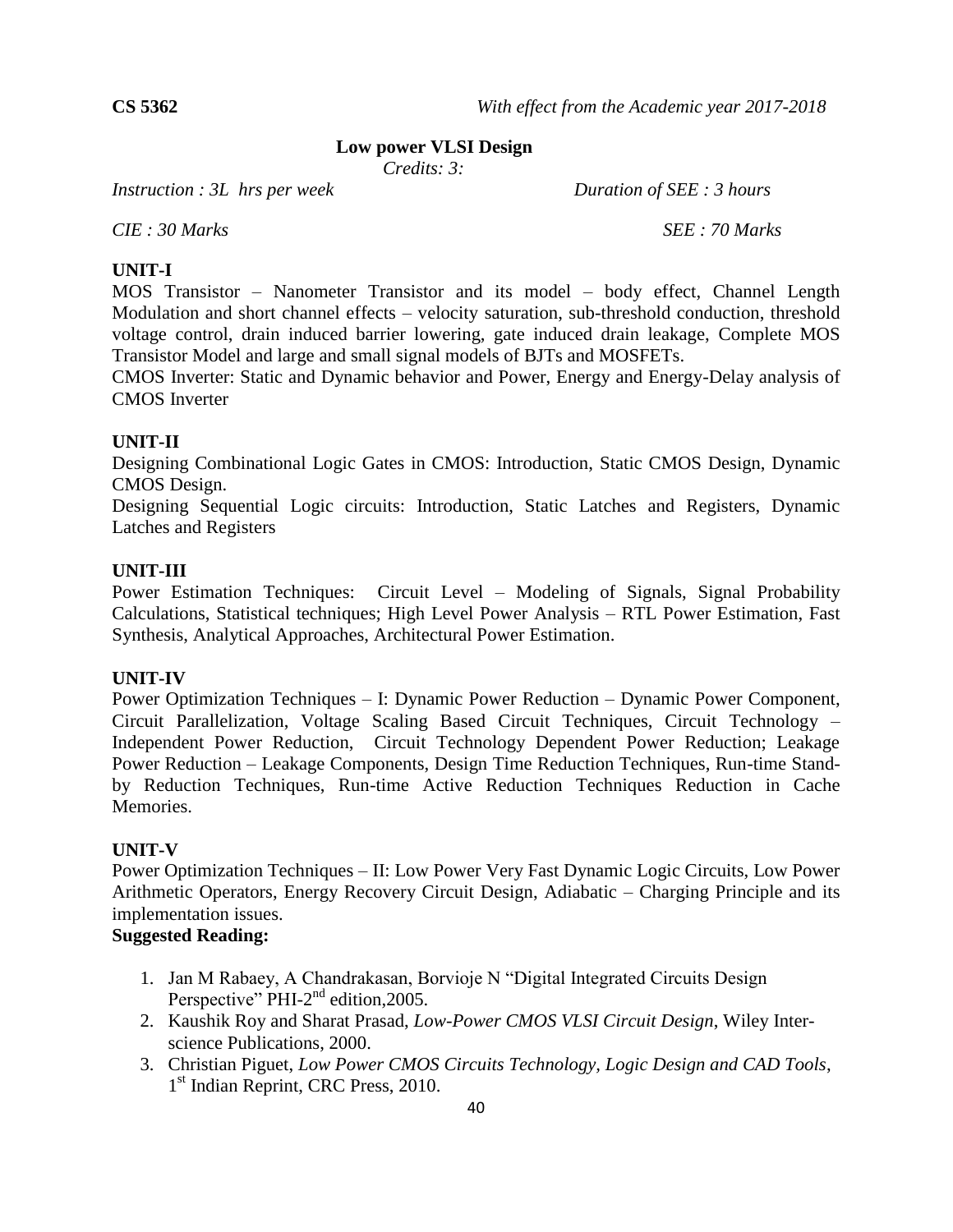#### **Reliability and Fault Tolerance**

*Credits: 3:*

*Instruction : 3L hrs per week Duration of SEE : 3 hours*

*CIE : 30 Marks SEE : 70 Marks*

#### **UNIT-I**

**Introduction to Reliability Engineering**: Reliability, Repairable and Non-repairable Systems, Maintainability and Availability, Desighning, Reliability, Repairable and Non-repairable Systems, MTBF MTBF, MTTF MDT, k out of in systems.

#### **UNIT-II**

**Software Reliability:** Software Reliability, Software Reliability Vs Hardware Reliability, Failures and Faults, Classification of Failures, Counting, System configuration, Components and Operational Models, Concurrent Systems, Sequential Systems, Standby Redundant Systems. **Software Reliability Approaches**: Fault Avoidance, Passive Fault Detection, Active Fault Detection, Fault Tolerance, Fault Recovery, Fault Treatment.

#### **UNIT-III**

**Software Reliability Modeling**: Introduction to Software Reliability Modeling, Parameter Determination and Estimation, Model Selection, Markovian Models, Finite and Infinite failure category Models, Comparison of Models, Calendar Time Modeling.

#### **UNIT-IV**

**Fault Tolerant Computers**: General Purpose Commercial Systems, Fault Tolerant Multiprocessor and VLSI based Communication Architecture. Design – N – Version programming Recovery Block, Acceptance Tests, Fault Trees, Validation of Fault Tolerant Systems.

#### **UNIT-V**

**Fault Types**: Fault Detection and Containment, Redundancy, Data Diversity, Reversal, Reversal Checks, Obtaining Parameter Values, Reliability Models for Hardware Redundancy, Software Error Models, Checks, Fault /Tolerant Synchronization, Synchronization in Software.

- 1. John D. Musa, *Software Reliability*, McGraw Hill, 1995.
- 2. Patric D. T. O. Concor, *Practical Reliability Engineering*, John Wesly & Sons, 4<sup>th</sup> Edition, 2003.
- 3. C.M. Krishna, Kang G. Shin, *Real Time Systems*, McGraw Hill, 1997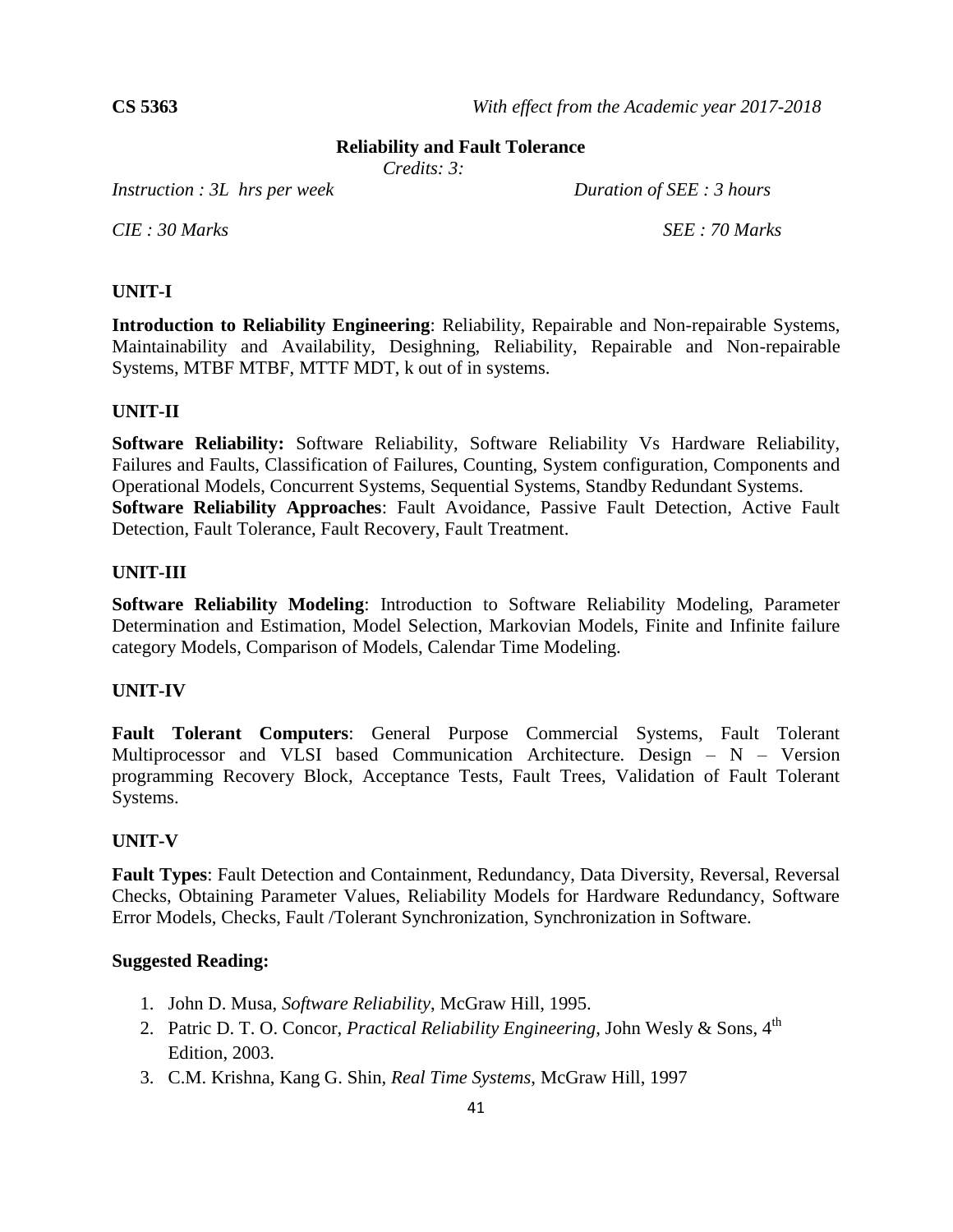**CS 5364** *With effect from the Academic year 2017-2018*

#### **Performance Evaluation of Computer Systems**

*Credits: 3:*

*Instruction : 3L hrs per week Duration of SEE : 3 hours* 

*CIE : 30 Marks SEE : 70 Marks*

# **UNIT-I**

Fundamental Concepts and Performance Measures: Time, Events, Measurements, Intervals, Response, Independence, Randomness, Workloads, Problems Encountered in Model Development. A Case Study. General Measurement Principles, Scheduling Algorithms and Workloads.

# **UNIT-II**

Probability: Random Variables, Jointly Distributed Random Variables, Probability Distributions, Densities, Expectation, Some Example Probability Distributions. Stochastic Processes: Basic Definitions, Poisson Process, Birth-Death Process, Markov Process.

#### **UNIT-III**

Queuing Theory: Networks of Queues, Estimating Parameters and Distributions. Computational Methods for Queuing Network Solutions.

#### **UNIT-IV**

Petri Nets: Basic Notation, Classical Petri Nets, Times Petri Nets, priority-Based Petri Nets, Colored Petri Nets, Generalized Petri Nets.

Hardware Test beds, Instrumentation, Measurement, Data Extraction, and Analysis: Derivation of Performance Evaluation parameters, Network performance tests, General Methods of Data Extraction, Tested and Model Workloads, Experimental Design, Data Presentation.

System Performance Evaluation Tool Selection and Use: Validation of Results, Conducting Experiments, Performance Metrics, Evaluation.

# **UNIT-V**

Analysis of Computer Architectures:

Case I: Central Server Computer System

Case II: Multiple Server Computer System

Case III: Petri Net Example

Analysis of Operating System Components: System Architectures, Workloads, Experimental Design and Simulation, Experimental Analysis and Conclusion.

Database Systems Performance Analysis: The Testbed Systems, The Database Systems Tested Performance Analysis Testing, The Results.

Analysis of Computer Network Components: Analytical Modeling Examples, Simulation Modeling of Local Area Networks.